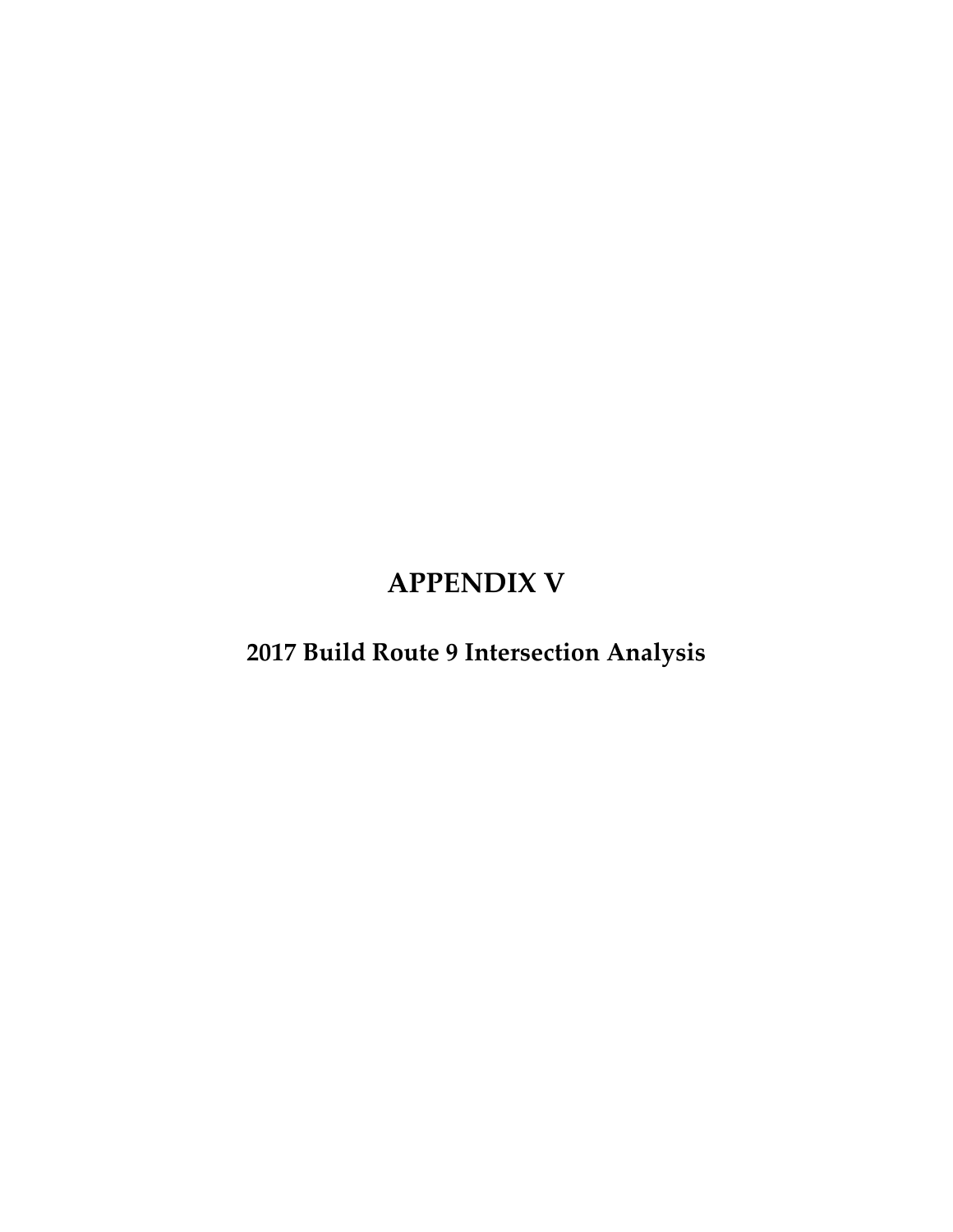|                         | ↗                |             |                |              |                |                |                  |                  |                  |                  |                  |              |
|-------------------------|------------------|-------------|----------------|--------------|----------------|----------------|------------------|------------------|------------------|------------------|------------------|--------------|
| Lane Group              | EBL              | <b>EBT</b>  | <b>EBR</b>     | <b>WBL</b>   | <b>WBT</b>     | <b>WBR</b>     | <b>NBL</b>       | <b>NBT</b>       | <b>NBR</b>       | <b>SBL</b>       | <b>SBT</b>       | <b>SBR</b>   |
| Lane Configurations     | ۲                | ተተኈ         |                | ۲            | ተተተ            | ۴              |                  | 4                | ۴                | ۲                | ची               | ۴            |
| Volume (vph)            | 155              | 2359        | 254            | 140          | 1779           | 451            | 3                | $\theta$         | 29               | 25               | 154              | 24           |
| Ideal Flow (vphpl)      | 1900             | 1900        | 1900           | 1900         | 1900           | 1900           | 1900             | 1900             | 1900             | 1900             | 1900             | 1900         |
| Lane Width (ft)         | 12               | 12          | 12             | 12           | 12             | 12             | 12               | 12               | 12               | 12               | 12               | 12           |
| Grade (%)               |                  | 0%          |                |              | 0%             |                |                  | 0%               |                  |                  | 0%               |              |
| Storage Length (ft)     | $\theta$         |             | $\overline{0}$ | 390          |                | 250            | $\mathbf 0$      |                  | $\theta$         | $\boldsymbol{0}$ |                  | $\mathbf{0}$ |
| Storage Lanes           | $\mathbf{1}$     |             | $\theta$       | $\mathbf{1}$ |                | 1              | $\mathbf 0$      |                  | $\mathbf{1}$     | 1                |                  | $\mathbf{1}$ |
| Taper Length (ft)       | 50               |             | 50             | 50           |                | 50             | 50               |                  | 50               | 50               |                  | 50           |
| Lane Util. Factor       | 1.00             | 0.91        | 0.91           | 1.00         | 0.91           | 1.00           | 1.00             | 1.00             | 1.00             | 0.95             | 0.95             | 1.00         |
| Ped Bike Factor         |                  |             |                |              |                |                |                  |                  |                  |                  |                  |              |
| Frt                     |                  | 0.985       |                |              |                | 0.850          |                  |                  | 0.850            |                  |                  | 0.850        |
| <b>Flt Protected</b>    | 0.950            |             |                | 0.950        |                |                |                  | 0.950            |                  | 0.950            | 0.999            |              |
| Satd. Flow (prot)       | 1752             | 4960        | $\overline{0}$ | 1752         | 5036           | 1568           | 0                | 1752             | 1568             | 1665             | 1751             | 1568         |
| <b>Flt Permitted</b>    | 0.950            |             |                | 0.950        |                |                |                  | 0.950            |                  | 0.950            | 0.999            |              |
| Satd. Flow (perm)       | 1752             | 4960        | $\theta$       | 1752         | 5036           | 1568           | 0                | 1752             | 1568             | 1665             | 1751             | 1568         |
| Right Turn on Red       |                  |             | Yes            |              |                | Yes            |                  |                  | Yes              |                  |                  | Yes          |
| Satd. Flow (RTOR)       |                  | 21          |                |              |                | 422            |                  |                  | 32               |                  |                  | 26           |
| Link Speed (mph)        |                  | 45          |                |              | 45             |                |                  | 25               |                  |                  | 25               |              |
| Link Distance (ft)      |                  | 3513        |                |              | 661            |                |                  | 634              |                  |                  | 595              |              |
| Travel Time (s)         |                  | 53.2        |                |              | 10.0           |                |                  | 17.3             |                  |                  | 16.2             |              |
| Confl. Peds. (#/hr)     |                  |             |                |              |                |                |                  |                  |                  |                  |                  |              |
| Confl. Bikes (#/hr)     |                  |             |                |              |                |                |                  |                  |                  |                  |                  |              |
| Peak Hour Factor        | 0.92             | 0.92        | 0.92           | 0.92         | 0.92           | 0.92           | 0.92             | 0.92             | 0.92             | 0.92             | 0.92             | 0.92         |
| <b>Growth Factor</b>    | 100%             | 100%        | 100%           | 100%         | 100%           | 100%           | 100%             | 100%             | 100%             | 100%             | 100%             | 100%         |
| Heavy Vehicles (%)      | 3%               | 3%          | 3%             | 3%           | 3%             | 3%             | 3%               | 3%               | 3%               | 3%               | 3%               | 3%           |
| Bus Blockages (#/hr)    | $\boldsymbol{0}$ | $\mathbf 0$ | $\mathbf 0$    | $\mathbf 0$  | $\mathbf 0$    | $\theta$       | $\boldsymbol{0}$ | $\boldsymbol{0}$ | $\boldsymbol{0}$ | $\boldsymbol{0}$ | $\boldsymbol{0}$ | $\mathbf 0$  |
| Parking (#/hr)          |                  |             |                |              |                |                |                  |                  |                  |                  |                  |              |
| Mid-Block Traffic (%)   |                  | 0%          |                |              | 0%             |                |                  | 0%               |                  |                  | 0%               |              |
| Adj. Flow (vph)         | 168              | 2564        | 276            | 152          | 1934           | 490            | 3                | $\boldsymbol{0}$ | 32               | 27               | 167              | 26           |
| Shared Lane Traffic (%) |                  |             |                |              |                |                |                  |                  |                  | 10%              |                  |              |
| Lane Group Flow (vph)   | 168              | 2840        | $\theta$       | 152          | 1934           | 490            | 0                | 3                | 32               | 24               | 170              | 26           |
| <b>Turn Type</b>        | Prot             |             |                | Prot         |                | Perm           | Split            |                  | custom           | Split            |                  | custom       |
| <b>Protected Phases</b> | 1                | 6           |                | 5            | $\overline{2}$ |                | 8                | 8                |                  | 4                | 4                |              |
| <b>Permitted Phases</b> |                  |             |                |              |                | $\overline{2}$ |                  |                  | 58               |                  |                  | 14           |
| Detector Phase          | 1                | 6           |                | 5            | $\overline{2}$ | 2              | 8                | 8                | 58               | 4                | 4                | 14           |
| <b>Switch Phase</b>     |                  |             |                |              |                |                |                  |                  |                  |                  |                  |              |
| Minimum Initial (s)     | 6.0              | 10.0        |                | 6.0          | 10.0           | 10.0           | 5.0              | 5.0              |                  | 5.0              | 5.0              |              |
| Minimum Split (s)       | 14.0             | 23.0        |                | 12.0         | 23.0           | 23.0           | 10.0             | 10.0             |                  | 10.0             | 10.0             |              |
| Total Split (s)         | 14.0             | 41.0        | 0.0            | 12.0         | 39.0           | 39.0           | 10.0             | 10.0             | 22.0             | 11.0             | 11.0             | 25.0         |
| Total Split (%)         | 14.0%            | 41.0%       | 0.0%           | 12.0%        | 39.0%          | 39.0%          | 10.0%            | 10.0%            | 22.0%            | 11.0%            | 11.0%            | 25.0%        |
| Yellow Time (s)         | 4.0              | 5.0         |                | 4.0          | 5.0            | 5.0            | 3.0              | 3.0              |                  | 3.0              | 3.0              |              |
| All-Red Time (s)        | 2.0              | 2.0         |                | 2.0          | 2.0            | 2.0            | 2.0              | 2.0              |                  | 2.0              | 2.0              |              |
| Lost Time Adjust (s)    | $-2.0$           | $-3.0$      | 0.0            | $-2.0$       | $-3.0$         | $-3.0$         | 0.0              | $-1.0$           | $-2.0$           | $-1.0$           | $-1.0$           | $-2.0$       |
| Total Lost Time (s)     | 4.0              | 4.0         | 4.0            | 4.0          | 4.0            | 4.0            | 5.0              | 4.0              | 4.0              | 4.0              | 4.0              | 4.0          |
| Lead/Lag                | Lead             | Lead        |                | Lag          | Lag            | Lag            |                  |                  |                  |                  |                  |              |
| Lead-Lag Optimize?      | Yes              | Yes         |                | Yes          | Yes            | Yes            |                  |                  |                  |                  |                  |              |
| Recall Mode             | None             | C-Max       |                | None         | C-Max          | C-Max          | None             | None             |                  | None             | None             |              |
| Act Effct Green (s)     | 16.5             | 61.8        |                | 8.0          | 53.3           | 53.3           |                  | 6.0              | 14.0             | 7.0              | 7.0              | 25.1         |
| Actuated g/C Ratio      | 0.16             | 0.62        |                | 0.08         | 0.53           | 0.53           |                  | 0.06             | 0.14             | 0.07             | 0.07             | 0.25         |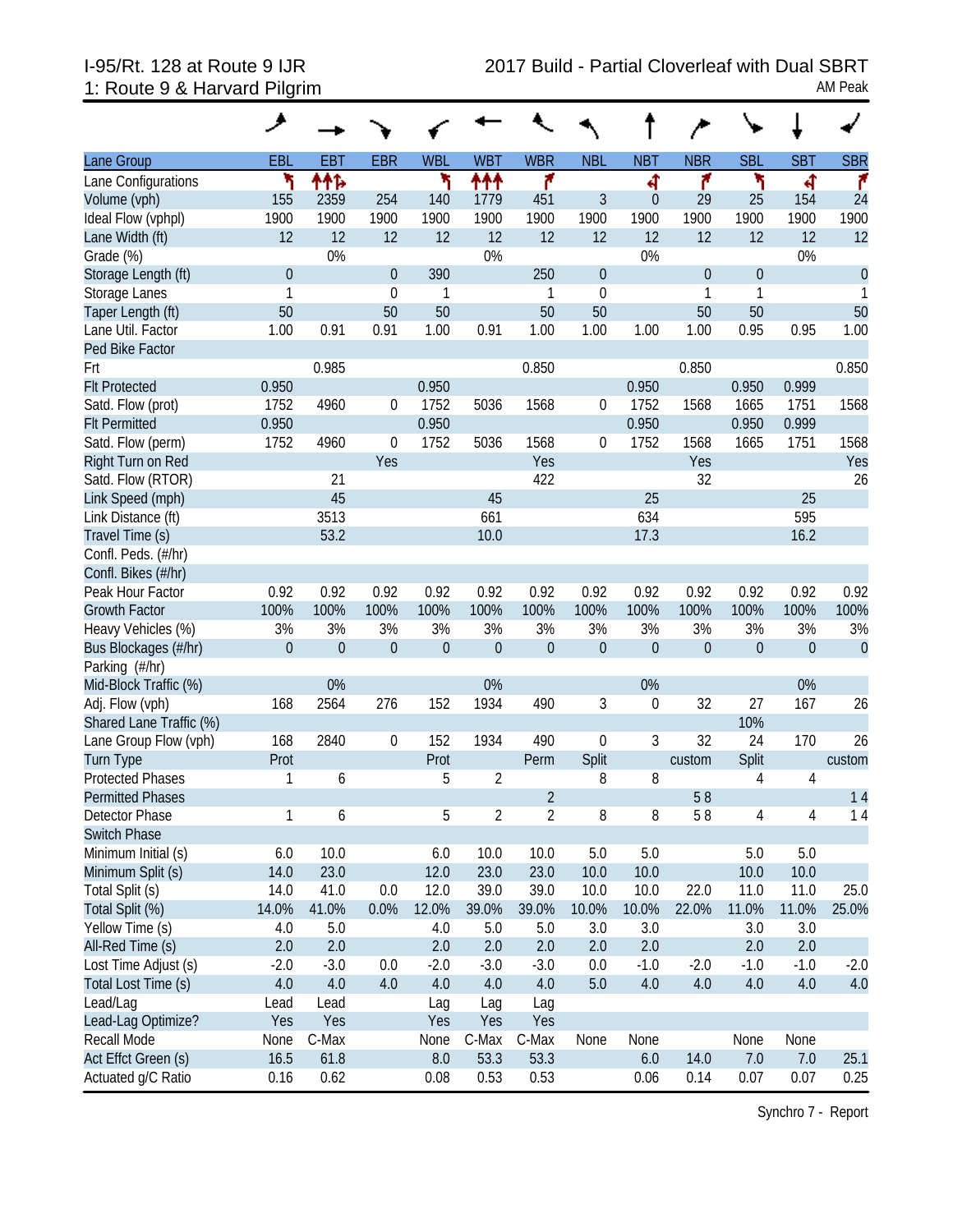| Lane Group                           | Ø9   |
|--------------------------------------|------|
| Lane Configurations                  |      |
| Volume (vph)                         |      |
| Ideal Flow (vphpl)                   |      |
| Lane Width (ft)                      |      |
| Grade (%)                            |      |
| Storage Length (ft)                  |      |
| Storage Lanes                        |      |
| Taper Length (ft)                    |      |
| Lane Util. Factor                    |      |
| Ped Bike Factor                      |      |
| Frt                                  |      |
| <b>FIt Protected</b>                 |      |
| Satd. Flow (prot)                    |      |
| <b>Flt Permitted</b>                 |      |
| Satd. Flow (perm)                    |      |
| Right Turn on Red                    |      |
| Satd. Flow (RTOR)                    |      |
| Link Speed (mph)                     |      |
| Link Distance (ft)                   |      |
| Travel Time (s)                      |      |
| Confl. Peds. (#/hr)                  |      |
| Confl. Bikes (#/hr)                  |      |
| Peak Hour Factor                     |      |
| <b>Growth Factor</b>                 |      |
| Heavy Vehicles (%)                   |      |
| Bus Blockages (#/hr)                 |      |
| Parking (#/hr)                       |      |
| Mid-Block Traffic (%)                |      |
| Adj. Flow (vph)                      |      |
| Shared Lane Traffic (%)              |      |
| Lane Group Flow (vph)                |      |
|                                      |      |
| Turn Type<br><b>Protected Phases</b> | 9    |
| <b>Permitted Phases</b>              |      |
| Detector Phase                       |      |
| <b>Switch Phase</b>                  |      |
| Minimum Initial (s)                  |      |
|                                      | 4.0  |
| Minimum Split (s)                    | 26.0 |
| Total Split (s)                      | 26.0 |
| Total Split (%)                      | 26%  |
| Yellow Time (s)                      | 10.0 |
| All-Red Time (s)                     | 0.0  |
| Lost Time Adjust (s)                 |      |
| Total Lost Time (s)                  |      |
| Lead/Lag                             |      |
| Lead-Lag Optimize?                   |      |
| Recall Mode                          | None |
| Act Effct Green (s)                  |      |
| Actuated g/C Ratio                   |      |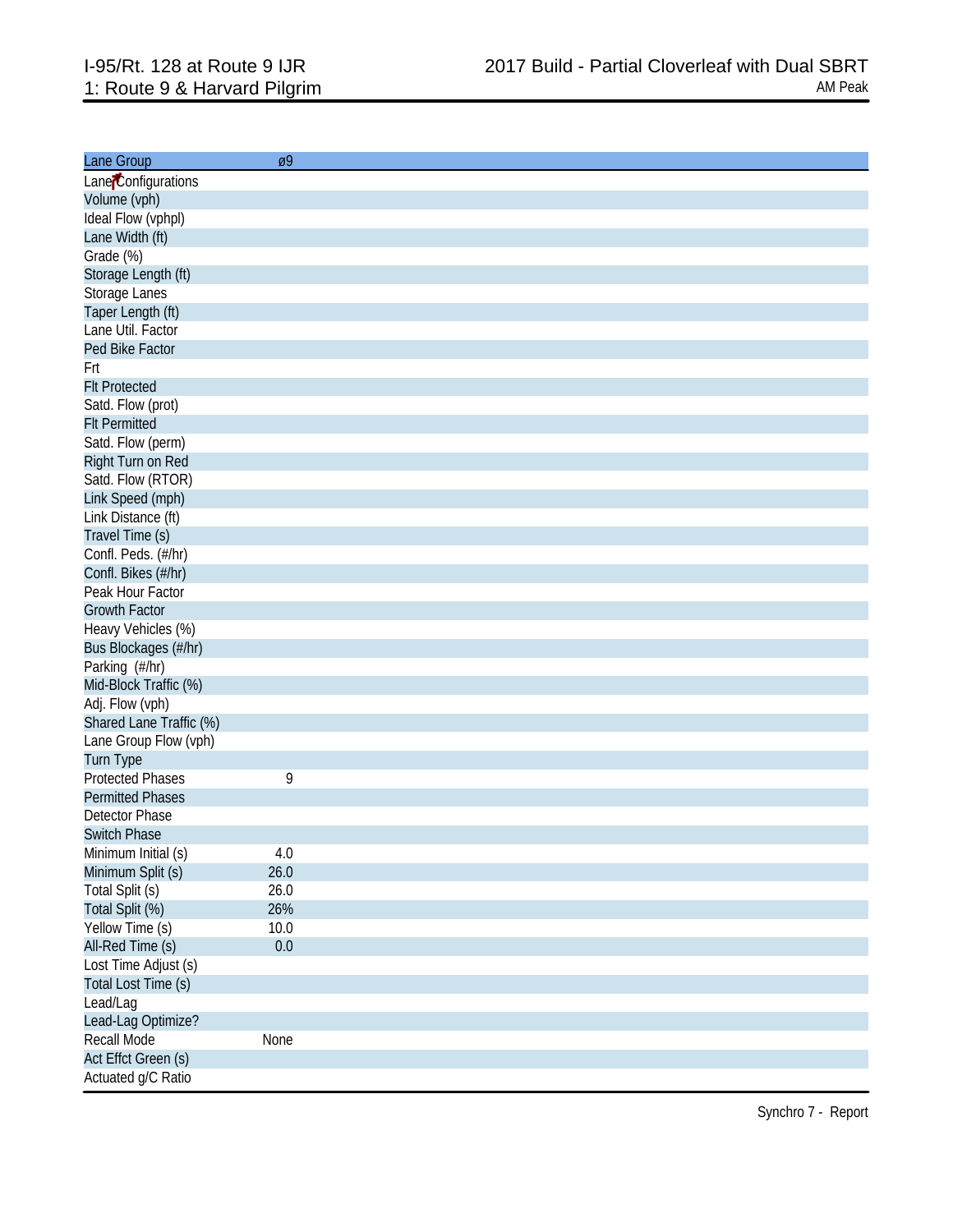| Lane Group                                                                               | EBL          | <b>EBT</b>       | <b>EBR</b> | <b>WBL</b>  | <b>WBT</b>                    | <b>WBR</b>     | <b>NBL</b> | <b>NBT</b>     | <b>NBR</b>       | <b>SBL</b>       | <b>SBT</b>       | <b>SBR</b>     |
|------------------------------------------------------------------------------------------|--------------|------------------|------------|-------------|-------------------------------|----------------|------------|----------------|------------------|------------------|------------------|----------------|
| v/c Ratio                                                                                | 0.58         | 0.92             |            | 1.09        | 0.72                          | 0.47           |            | 0.03           | 0.13             | 0.21             | 1.38             | 0.06           |
| <b>Control Delay</b>                                                                     | 49.0         | 25.5             |            | 126.5       | 15.8                          | 2.2            |            | 45.0           | 10.8             | 48.3             | 251.3            | 7.2            |
| Queue Delay                                                                              | 0.0          | 0.0              |            | 0.0         | 0.0                           | 0.0            |            | 0.0            | 0.0              | 0.0              | 0.0              | 0.0            |
| <b>Total Delay</b>                                                                       | 49.0         | 25.5             |            | 126.5       | 15.8                          | 2.2            |            | 45.0           | 10.8             | 48.3             | 251.3            | 7.2            |
| <b>LOS</b>                                                                               | D            | $\mathsf C$      |            | F           | B                             | $\overline{A}$ |            | $\mathsf{D}$   | $\sf B$          | D                | F                | $\overline{A}$ |
| Approach Delay                                                                           |              | 26.8             |            |             | 19.7                          |                |            | 13.7           |                  |                  | 200.3            |                |
| Approach LOS                                                                             |              | C                |            |             | B                             |                |            | B              |                  |                  | F                |                |
| Queue Length 50th (ft)                                                                   | 97           | 520              |            | $-111$      | 231                           | 4              |            | $\overline{2}$ | $\boldsymbol{0}$ | 15               | ~152             | $\mathbf 0$    |
| Queue Length 95th (ft)                                                                   | #238         | #1036            |            | m#201       | m#598                         | m30            |            | 11             | 22               | 43               | #291             | 11             |
| Internal Link Dist (ft)                                                                  |              | 3433             |            |             | 581                           |                |            | 554            |                  |                  | 515              |                |
| Turn Bay Length (ft)                                                                     |              |                  |            | 390         |                               | 250            |            |                |                  |                  |                  |                |
| Base Capacity (vph)                                                                      | 289          | 3073             |            | 140         | 2684                          | 1033           |            | 105            | 247              | 117              | 123              | 413            |
| <b>Starvation Cap Reductn</b>                                                            | $\Omega$     | $\boldsymbol{0}$ |            | $\theta$    | $\Omega$                      | $\theta$       |            | $\theta$       | $\Omega$         | $\theta$         | $\mathbf{0}$     | $\theta$       |
| Spillback Cap Reductn                                                                    | $\theta$     | $\mathbf 0$      |            | $\mathbf 0$ | $\mathbf 0$                   | $\mathbf 0$    |            | $\mathbf 0$    | $\overline{0}$   | $\boldsymbol{0}$ | 0                | $\mathbf 0$    |
| Storage Cap Reductn                                                                      | $\mathbf{0}$ | $\theta$         |            | $\Omega$    | $\overline{0}$                | $\mathbf{0}$   |            | $\overline{0}$ | $\overline{0}$   | $\boldsymbol{0}$ | $\boldsymbol{0}$ | $\mathbf{0}$   |
| Reduced v/c Ratio                                                                        | 0.58         | 0.92             |            | 1.09        | 0.72                          | 0.47           |            | 0.03           | 0.13             | 0.21             | 1.38             | 0.06           |
| <b>Intersection Summary</b>                                                              |              |                  |            |             |                               |                |            |                |                  |                  |                  |                |
| Area Type:                                                                               | Other        |                  |            |             |                               |                |            |                |                  |                  |                  |                |
| Cycle Length: 100                                                                        |              |                  |            |             |                               |                |            |                |                  |                  |                  |                |
| Actuated Cycle Length: 100                                                               |              |                  |            |             |                               |                |            |                |                  |                  |                  |                |
| Offset: 0 (0%), Referenced to phase 2:WBT and 6:EBT, Start of Green, Master Intersection |              |                  |            |             |                               |                |            |                |                  |                  |                  |                |
| Natural Cycle: 95                                                                        |              |                  |            |             |                               |                |            |                |                  |                  |                  |                |
| Control Type: Actuated-Coordinated                                                       |              |                  |            |             |                               |                |            |                |                  |                  |                  |                |
| Maximum v/c Ratio: 1.38                                                                  |              |                  |            |             |                               |                |            |                |                  |                  |                  |                |
| Intersection Signal Delay: 30.2                                                          |              |                  |            |             | Intersection LOS: C           |                |            |                |                  |                  |                  |                |
| Intersection Capacity Utilization 83.7%                                                  |              |                  |            |             | <b>ICU Level of Service E</b> |                |            |                |                  |                  |                  |                |
| Analysis Period (min) 15                                                                 |              |                  |            |             |                               |                |            |                |                  |                  |                  |                |
| Volume exceeds capacity, queue is theoretically infinite.<br>$\tilde{\phantom{a}}$       |              |                  |            |             |                               |                |            |                |                  |                  |                  |                |
| Queue shown is maximum after two cycles.                                                 |              |                  |            |             |                               |                |            |                |                  |                  |                  |                |
| 95th percentile volume exceeds capacity, queue may be longer.<br>#                       |              |                  |            |             |                               |                |            |                |                  |                  |                  |                |

Queue shown is maximum after two cycles.

m Volume for 95th percentile queue is metered by upstream signal.

Splits and Phases: 1: Route 9 & Harvard Pilgrim

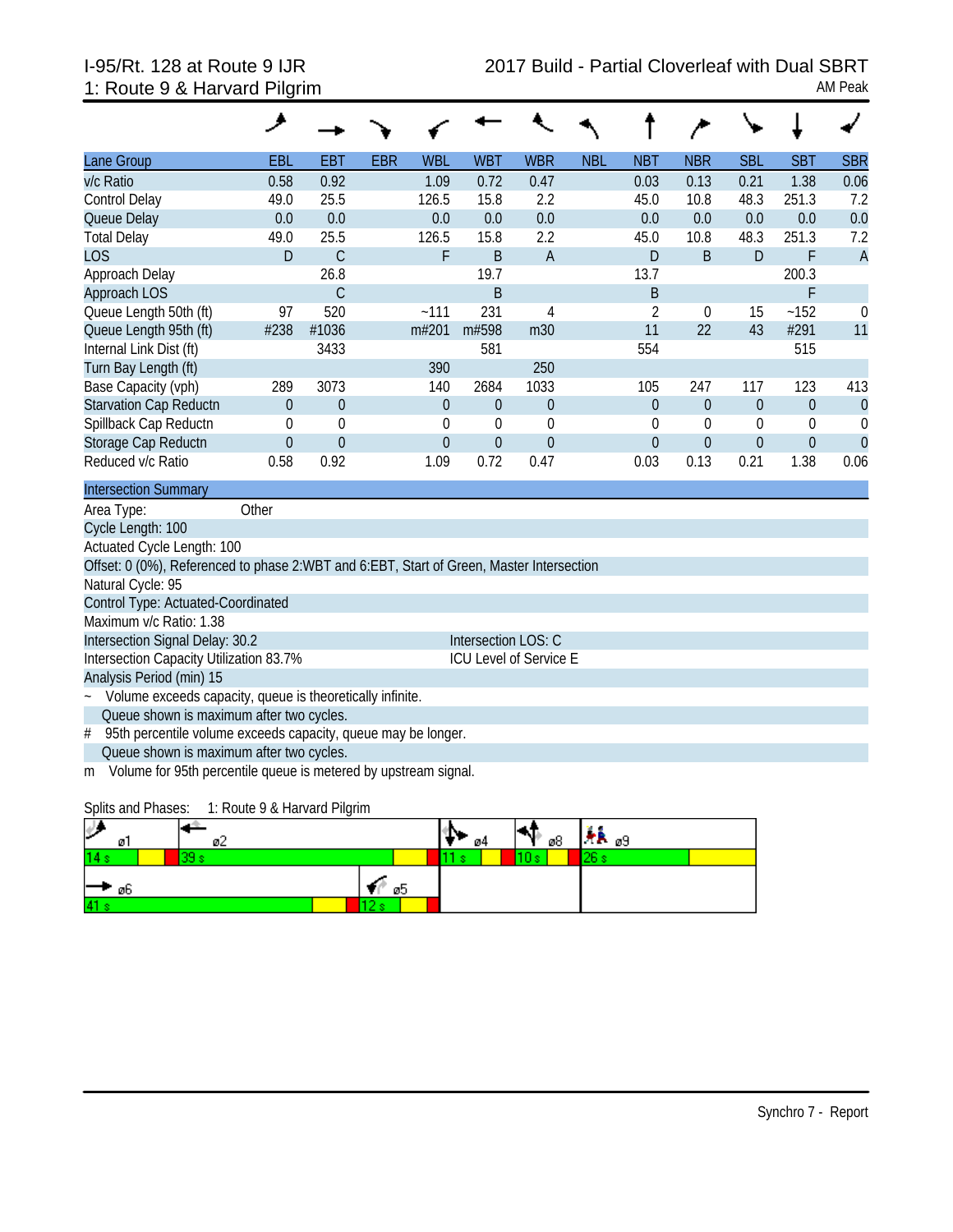| Lane Group                    | Ø9 |  |  |
|-------------------------------|----|--|--|
| v/c Ratio                     |    |  |  |
| <b>Control Delay</b>          |    |  |  |
| Queue Delay                   |    |  |  |
| <b>Total Delay</b>            |    |  |  |
| <b>LOS</b>                    |    |  |  |
| Approach Delay                |    |  |  |
| Approach LOS                  |    |  |  |
| Queue Length 50th (ft)        |    |  |  |
| Queue Length 95th (ft)        |    |  |  |
| Internal Link Dist (ft)       |    |  |  |
| Turn Bay Length (ft)          |    |  |  |
| Base Capacity (vph)           |    |  |  |
| <b>Starvation Cap Reductn</b> |    |  |  |
| Spillback Cap Reductn         |    |  |  |
| Storage Cap Reductn           |    |  |  |
| Reduced v/c Ratio             |    |  |  |
| <b>Intersection Summary</b>   |    |  |  |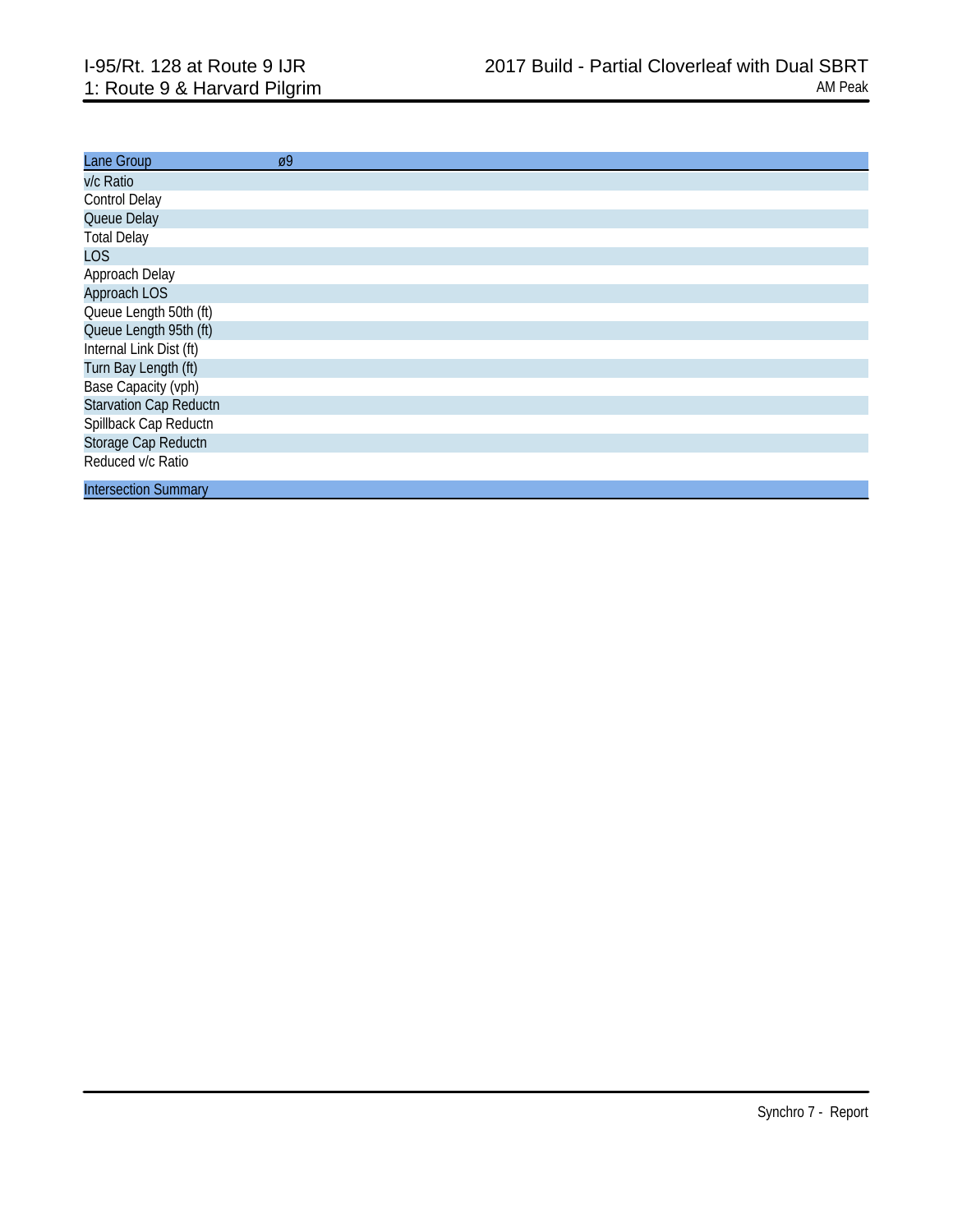| <b>EBR</b><br><b>WBL</b><br><b>WBR</b><br><b>NBT</b><br><b>NBR</b><br><b>SBL</b><br><b>SBT</b><br><b>SBR</b><br>Lane Group<br><b>EBL</b><br><b>EBT</b><br><b>WBT</b><br><b>NBL</b><br>۴<br>ካካ<br>ተተተ<br>11<br>ተተ<br>Lane Configurations<br>$\mathbf{0}$<br>$\boldsymbol{0}$<br>$\overline{0}$<br>$\mathbf 0$<br>712<br>Volume (vph)<br>$\overline{0}$<br>1744<br>669<br>475<br>1658<br>$\boldsymbol{0}$<br>0<br>1900<br>1900<br>1900<br>1900<br>1900<br>1900<br>1900<br>1900<br>1900<br>1900<br>1900<br>1900<br>Ideal Flow (vphpl)<br>12<br>12<br>12<br>12<br>12<br>12<br>12<br>12<br>12<br>12<br>12<br>Lane Width (ft)<br>12<br>0%<br>0%<br>0%<br>Grade (%)<br>0%<br>$\overline{0}$<br>$\mathbf{0}$<br>$\theta$<br>$\mathbf{0}$<br>$\mathbf 0$<br>$\mathbf{0}$<br>$\theta$<br>$\mathbf{0}$<br>Storage Length (ft)<br>$\mathbf 0$<br>$\mathbf{1}$<br>$\mathbf 0$<br>$\mathbf 0$<br>$\mathbf 0$<br>$\boldsymbol{0}$<br>$\overline{2}$<br>Storage Lanes<br>$\mathbf{0}$<br>50<br>50<br>50<br>50<br>50<br>50<br>50<br>50<br>Taper Length (ft)<br>0.97<br>0.88<br>Lane Util. Factor<br>1.00<br>0.95<br>1.00<br>0.91<br>1.00<br>1.00<br>1.00<br>1.00<br>1.00<br>1.00<br>Ped Bike Factor<br>0.850<br>Frt<br>0.850<br><b>Flt Protected</b><br>0.950<br>2760<br>3505<br>1568<br>3400<br>5036<br>$\mathbf 0$<br>$\boldsymbol{0}$<br>$\boldsymbol{0}$<br>$\boldsymbol{0}$<br>$\boldsymbol{0}$<br>$\boldsymbol{0}$<br>Satd. Flow (prot)<br>0<br>0.950<br><b>Flt Permitted</b><br>Satd. Flow (perm)<br>5036<br>$\mathbf 0$<br>$\boldsymbol{0}$<br>$\boldsymbol{0}$<br>$\boldsymbol{0}$<br>2760<br>0<br>3505<br>1568<br>3400<br>0<br>0<br>Yes<br>Yes<br>Yes<br>Right Turn on Red<br>Yes<br>Satd. Flow (RTOR)<br>288<br>28<br>35<br>45<br>45<br>35<br>Link Speed (mph)<br>661<br>249<br>485<br>598<br>Link Distance (ft)<br>3.8<br>10.0<br>9.4<br>Travel Time (s)<br>11.6<br>Confl. Peds. (#/hr)<br>Confl. Bikes (#/hr)<br>0.92<br>0.92<br>0.92<br>0.92<br>0.92<br>0.92<br>0.92<br>0.92<br>0.92<br>0.92<br>0.92<br>Peak Hour Factor<br>0.92<br>100%<br>100%<br>100%<br>100%<br>100%<br>100%<br>100%<br>100%<br>100%<br>100%<br>100%<br>100%<br><b>Growth Factor</b> |
|-------------------------------------------------------------------------------------------------------------------------------------------------------------------------------------------------------------------------------------------------------------------------------------------------------------------------------------------------------------------------------------------------------------------------------------------------------------------------------------------------------------------------------------------------------------------------------------------------------------------------------------------------------------------------------------------------------------------------------------------------------------------------------------------------------------------------------------------------------------------------------------------------------------------------------------------------------------------------------------------------------------------------------------------------------------------------------------------------------------------------------------------------------------------------------------------------------------------------------------------------------------------------------------------------------------------------------------------------------------------------------------------------------------------------------------------------------------------------------------------------------------------------------------------------------------------------------------------------------------------------------------------------------------------------------------------------------------------------------------------------------------------------------------------------------------------------------------------------------------------------------------------------------------------------------------------------------------------------------------------------------------------------------------------------------------------------------------------------------------------------------------------------------|
|                                                                                                                                                                                                                                                                                                                                                                                                                                                                                                                                                                                                                                                                                                                                                                                                                                                                                                                                                                                                                                                                                                                                                                                                                                                                                                                                                                                                                                                                                                                                                                                                                                                                                                                                                                                                                                                                                                                                                                                                                                                                                                                                                       |
|                                                                                                                                                                                                                                                                                                                                                                                                                                                                                                                                                                                                                                                                                                                                                                                                                                                                                                                                                                                                                                                                                                                                                                                                                                                                                                                                                                                                                                                                                                                                                                                                                                                                                                                                                                                                                                                                                                                                                                                                                                                                                                                                                       |
|                                                                                                                                                                                                                                                                                                                                                                                                                                                                                                                                                                                                                                                                                                                                                                                                                                                                                                                                                                                                                                                                                                                                                                                                                                                                                                                                                                                                                                                                                                                                                                                                                                                                                                                                                                                                                                                                                                                                                                                                                                                                                                                                                       |
|                                                                                                                                                                                                                                                                                                                                                                                                                                                                                                                                                                                                                                                                                                                                                                                                                                                                                                                                                                                                                                                                                                                                                                                                                                                                                                                                                                                                                                                                                                                                                                                                                                                                                                                                                                                                                                                                                                                                                                                                                                                                                                                                                       |
|                                                                                                                                                                                                                                                                                                                                                                                                                                                                                                                                                                                                                                                                                                                                                                                                                                                                                                                                                                                                                                                                                                                                                                                                                                                                                                                                                                                                                                                                                                                                                                                                                                                                                                                                                                                                                                                                                                                                                                                                                                                                                                                                                       |
|                                                                                                                                                                                                                                                                                                                                                                                                                                                                                                                                                                                                                                                                                                                                                                                                                                                                                                                                                                                                                                                                                                                                                                                                                                                                                                                                                                                                                                                                                                                                                                                                                                                                                                                                                                                                                                                                                                                                                                                                                                                                                                                                                       |
|                                                                                                                                                                                                                                                                                                                                                                                                                                                                                                                                                                                                                                                                                                                                                                                                                                                                                                                                                                                                                                                                                                                                                                                                                                                                                                                                                                                                                                                                                                                                                                                                                                                                                                                                                                                                                                                                                                                                                                                                                                                                                                                                                       |
|                                                                                                                                                                                                                                                                                                                                                                                                                                                                                                                                                                                                                                                                                                                                                                                                                                                                                                                                                                                                                                                                                                                                                                                                                                                                                                                                                                                                                                                                                                                                                                                                                                                                                                                                                                                                                                                                                                                                                                                                                                                                                                                                                       |
|                                                                                                                                                                                                                                                                                                                                                                                                                                                                                                                                                                                                                                                                                                                                                                                                                                                                                                                                                                                                                                                                                                                                                                                                                                                                                                                                                                                                                                                                                                                                                                                                                                                                                                                                                                                                                                                                                                                                                                                                                                                                                                                                                       |
|                                                                                                                                                                                                                                                                                                                                                                                                                                                                                                                                                                                                                                                                                                                                                                                                                                                                                                                                                                                                                                                                                                                                                                                                                                                                                                                                                                                                                                                                                                                                                                                                                                                                                                                                                                                                                                                                                                                                                                                                                                                                                                                                                       |
|                                                                                                                                                                                                                                                                                                                                                                                                                                                                                                                                                                                                                                                                                                                                                                                                                                                                                                                                                                                                                                                                                                                                                                                                                                                                                                                                                                                                                                                                                                                                                                                                                                                                                                                                                                                                                                                                                                                                                                                                                                                                                                                                                       |
|                                                                                                                                                                                                                                                                                                                                                                                                                                                                                                                                                                                                                                                                                                                                                                                                                                                                                                                                                                                                                                                                                                                                                                                                                                                                                                                                                                                                                                                                                                                                                                                                                                                                                                                                                                                                                                                                                                                                                                                                                                                                                                                                                       |
|                                                                                                                                                                                                                                                                                                                                                                                                                                                                                                                                                                                                                                                                                                                                                                                                                                                                                                                                                                                                                                                                                                                                                                                                                                                                                                                                                                                                                                                                                                                                                                                                                                                                                                                                                                                                                                                                                                                                                                                                                                                                                                                                                       |
|                                                                                                                                                                                                                                                                                                                                                                                                                                                                                                                                                                                                                                                                                                                                                                                                                                                                                                                                                                                                                                                                                                                                                                                                                                                                                                                                                                                                                                                                                                                                                                                                                                                                                                                                                                                                                                                                                                                                                                                                                                                                                                                                                       |
|                                                                                                                                                                                                                                                                                                                                                                                                                                                                                                                                                                                                                                                                                                                                                                                                                                                                                                                                                                                                                                                                                                                                                                                                                                                                                                                                                                                                                                                                                                                                                                                                                                                                                                                                                                                                                                                                                                                                                                                                                                                                                                                                                       |
|                                                                                                                                                                                                                                                                                                                                                                                                                                                                                                                                                                                                                                                                                                                                                                                                                                                                                                                                                                                                                                                                                                                                                                                                                                                                                                                                                                                                                                                                                                                                                                                                                                                                                                                                                                                                                                                                                                                                                                                                                                                                                                                                                       |
|                                                                                                                                                                                                                                                                                                                                                                                                                                                                                                                                                                                                                                                                                                                                                                                                                                                                                                                                                                                                                                                                                                                                                                                                                                                                                                                                                                                                                                                                                                                                                                                                                                                                                                                                                                                                                                                                                                                                                                                                                                                                                                                                                       |
|                                                                                                                                                                                                                                                                                                                                                                                                                                                                                                                                                                                                                                                                                                                                                                                                                                                                                                                                                                                                                                                                                                                                                                                                                                                                                                                                                                                                                                                                                                                                                                                                                                                                                                                                                                                                                                                                                                                                                                                                                                                                                                                                                       |
|                                                                                                                                                                                                                                                                                                                                                                                                                                                                                                                                                                                                                                                                                                                                                                                                                                                                                                                                                                                                                                                                                                                                                                                                                                                                                                                                                                                                                                                                                                                                                                                                                                                                                                                                                                                                                                                                                                                                                                                                                                                                                                                                                       |
|                                                                                                                                                                                                                                                                                                                                                                                                                                                                                                                                                                                                                                                                                                                                                                                                                                                                                                                                                                                                                                                                                                                                                                                                                                                                                                                                                                                                                                                                                                                                                                                                                                                                                                                                                                                                                                                                                                                                                                                                                                                                                                                                                       |
|                                                                                                                                                                                                                                                                                                                                                                                                                                                                                                                                                                                                                                                                                                                                                                                                                                                                                                                                                                                                                                                                                                                                                                                                                                                                                                                                                                                                                                                                                                                                                                                                                                                                                                                                                                                                                                                                                                                                                                                                                                                                                                                                                       |
|                                                                                                                                                                                                                                                                                                                                                                                                                                                                                                                                                                                                                                                                                                                                                                                                                                                                                                                                                                                                                                                                                                                                                                                                                                                                                                                                                                                                                                                                                                                                                                                                                                                                                                                                                                                                                                                                                                                                                                                                                                                                                                                                                       |
|                                                                                                                                                                                                                                                                                                                                                                                                                                                                                                                                                                                                                                                                                                                                                                                                                                                                                                                                                                                                                                                                                                                                                                                                                                                                                                                                                                                                                                                                                                                                                                                                                                                                                                                                                                                                                                                                                                                                                                                                                                                                                                                                                       |
|                                                                                                                                                                                                                                                                                                                                                                                                                                                                                                                                                                                                                                                                                                                                                                                                                                                                                                                                                                                                                                                                                                                                                                                                                                                                                                                                                                                                                                                                                                                                                                                                                                                                                                                                                                                                                                                                                                                                                                                                                                                                                                                                                       |
|                                                                                                                                                                                                                                                                                                                                                                                                                                                                                                                                                                                                                                                                                                                                                                                                                                                                                                                                                                                                                                                                                                                                                                                                                                                                                                                                                                                                                                                                                                                                                                                                                                                                                                                                                                                                                                                                                                                                                                                                                                                                                                                                                       |
| 3%<br>3%<br>3%<br>3%<br>3%<br>3%<br>3%<br>$3%$<br>3%<br>3%<br>3%<br>3%<br>Heavy Vehicles (%)                                                                                                                                                                                                                                                                                                                                                                                                                                                                                                                                                                                                                                                                                                                                                                                                                                                                                                                                                                                                                                                                                                                                                                                                                                                                                                                                                                                                                                                                                                                                                                                                                                                                                                                                                                                                                                                                                                                                                                                                                                                          |
| $\boldsymbol{0}$<br>$\mathbf 0$<br>$\boldsymbol{0}$<br>$\theta$<br>$\theta$<br>$\theta$<br>$\boldsymbol{0}$<br>$\mathbf 0$<br>$\boldsymbol{0}$<br>$\boldsymbol{0}$<br>$\boldsymbol{0}$<br>$\mathbf 0$<br>Bus Blockages (#/hr)                                                                                                                                                                                                                                                                                                                                                                                                                                                                                                                                                                                                                                                                                                                                                                                                                                                                                                                                                                                                                                                                                                                                                                                                                                                                                                                                                                                                                                                                                                                                                                                                                                                                                                                                                                                                                                                                                                                         |
| Parking (#/hr)                                                                                                                                                                                                                                                                                                                                                                                                                                                                                                                                                                                                                                                                                                                                                                                                                                                                                                                                                                                                                                                                                                                                                                                                                                                                                                                                                                                                                                                                                                                                                                                                                                                                                                                                                                                                                                                                                                                                                                                                                                                                                                                                        |
| 0%<br>0%<br>0%<br>0%<br>Mid-Block Traffic (%)                                                                                                                                                                                                                                                                                                                                                                                                                                                                                                                                                                                                                                                                                                                                                                                                                                                                                                                                                                                                                                                                                                                                                                                                                                                                                                                                                                                                                                                                                                                                                                                                                                                                                                                                                                                                                                                                                                                                                                                                                                                                                                         |
| 1896<br>727<br>1802<br>$\boldsymbol{0}$<br>0<br>$\boldsymbol{0}$<br>$\boldsymbol{0}$<br>$\boldsymbol{0}$<br>$\boldsymbol{0}$<br>774<br>Adj. Flow (vph)<br>0<br>516                                                                                                                                                                                                                                                                                                                                                                                                                                                                                                                                                                                                                                                                                                                                                                                                                                                                                                                                                                                                                                                                                                                                                                                                                                                                                                                                                                                                                                                                                                                                                                                                                                                                                                                                                                                                                                                                                                                                                                                    |
| Shared Lane Traffic (%)                                                                                                                                                                                                                                                                                                                                                                                                                                                                                                                                                                                                                                                                                                                                                                                                                                                                                                                                                                                                                                                                                                                                                                                                                                                                                                                                                                                                                                                                                                                                                                                                                                                                                                                                                                                                                                                                                                                                                                                                                                                                                                                               |
| $\boldsymbol{0}$<br>774<br>0<br>727<br>1802<br>$\mathbf 0$<br>$\boldsymbol{0}$<br>$\boldsymbol{0}$<br>Lane Group Flow (vph)<br>1896<br>516<br>0<br>$\boldsymbol{0}$                                                                                                                                                                                                                                                                                                                                                                                                                                                                                                                                                                                                                                                                                                                                                                                                                                                                                                                                                                                                                                                                                                                                                                                                                                                                                                                                                                                                                                                                                                                                                                                                                                                                                                                                                                                                                                                                                                                                                                                   |
| <b>Turn Type</b><br>Free<br>Prot<br>custom                                                                                                                                                                                                                                                                                                                                                                                                                                                                                                                                                                                                                                                                                                                                                                                                                                                                                                                                                                                                                                                                                                                                                                                                                                                                                                                                                                                                                                                                                                                                                                                                                                                                                                                                                                                                                                                                                                                                                                                                                                                                                                            |
| $\sqrt{2}$<br>5<br><b>Protected Phases</b><br>68                                                                                                                                                                                                                                                                                                                                                                                                                                                                                                                                                                                                                                                                                                                                                                                                                                                                                                                                                                                                                                                                                                                                                                                                                                                                                                                                                                                                                                                                                                                                                                                                                                                                                                                                                                                                                                                                                                                                                                                                                                                                                                      |
| <b>Permitted Phases</b><br>$\overline{\mathcal{L}}$<br>Free                                                                                                                                                                                                                                                                                                                                                                                                                                                                                                                                                                                                                                                                                                                                                                                                                                                                                                                                                                                                                                                                                                                                                                                                                                                                                                                                                                                                                                                                                                                                                                                                                                                                                                                                                                                                                                                                                                                                                                                                                                                                                           |
| Detector Phase<br>68<br>5<br>2<br>4                                                                                                                                                                                                                                                                                                                                                                                                                                                                                                                                                                                                                                                                                                                                                                                                                                                                                                                                                                                                                                                                                                                                                                                                                                                                                                                                                                                                                                                                                                                                                                                                                                                                                                                                                                                                                                                                                                                                                                                                                                                                                                                   |
| <b>Switch Phase</b>                                                                                                                                                                                                                                                                                                                                                                                                                                                                                                                                                                                                                                                                                                                                                                                                                                                                                                                                                                                                                                                                                                                                                                                                                                                                                                                                                                                                                                                                                                                                                                                                                                                                                                                                                                                                                                                                                                                                                                                                                                                                                                                                   |
| 4.0<br>4.0<br>Minimum Initial (s)<br>4.0                                                                                                                                                                                                                                                                                                                                                                                                                                                                                                                                                                                                                                                                                                                                                                                                                                                                                                                                                                                                                                                                                                                                                                                                                                                                                                                                                                                                                                                                                                                                                                                                                                                                                                                                                                                                                                                                                                                                                                                                                                                                                                              |
| 20.0<br>20.0<br>20.0<br>Minimum Split (s)                                                                                                                                                                                                                                                                                                                                                                                                                                                                                                                                                                                                                                                                                                                                                                                                                                                                                                                                                                                                                                                                                                                                                                                                                                                                                                                                                                                                                                                                                                                                                                                                                                                                                                                                                                                                                                                                                                                                                                                                                                                                                                             |
| 76.0<br>Total Split (s)<br>0.0<br>24.0<br>0.0<br>0.0<br>0.0<br>0.0<br>0.0<br>0.0<br>36.0<br>0.0<br>64.0                                                                                                                                                                                                                                                                                                                                                                                                                                                                                                                                                                                                                                                                                                                                                                                                                                                                                                                                                                                                                                                                                                                                                                                                                                                                                                                                                                                                                                                                                                                                                                                                                                                                                                                                                                                                                                                                                                                                                                                                                                               |
| 76.0%<br>0.0%<br>Total Split (%)<br>0.0%<br>24.0%<br>64.0%<br>0.0%<br>0.0%<br>0.0%<br>0.0%<br>0.0%<br>0.0%<br>36.0%                                                                                                                                                                                                                                                                                                                                                                                                                                                                                                                                                                                                                                                                                                                                                                                                                                                                                                                                                                                                                                                                                                                                                                                                                                                                                                                                                                                                                                                                                                                                                                                                                                                                                                                                                                                                                                                                                                                                                                                                                                   |
| Yellow Time (s)<br>4.0<br>4.0<br>4.0                                                                                                                                                                                                                                                                                                                                                                                                                                                                                                                                                                                                                                                                                                                                                                                                                                                                                                                                                                                                                                                                                                                                                                                                                                                                                                                                                                                                                                                                                                                                                                                                                                                                                                                                                                                                                                                                                                                                                                                                                                                                                                                  |
| All-Red Time (s)<br>2.0<br>2.0<br>2.0                                                                                                                                                                                                                                                                                                                                                                                                                                                                                                                                                                                                                                                                                                                                                                                                                                                                                                                                                                                                                                                                                                                                                                                                                                                                                                                                                                                                                                                                                                                                                                                                                                                                                                                                                                                                                                                                                                                                                                                                                                                                                                                 |
| Lost Time Adjust (s)<br>0.0<br>0.0<br>0.0<br>0.0<br>0.0<br>0.0<br>0.0<br>0.0<br>0.0<br>0.0<br>0.0<br>0.0                                                                                                                                                                                                                                                                                                                                                                                                                                                                                                                                                                                                                                                                                                                                                                                                                                                                                                                                                                                                                                                                                                                                                                                                                                                                                                                                                                                                                                                                                                                                                                                                                                                                                                                                                                                                                                                                                                                                                                                                                                              |
| Total Lost Time (s)<br>4.0<br>6.0<br>4.0<br>6.0<br>6.0<br>4.0<br>4.0<br>4.0<br>4.0<br>4.0<br>4.0<br>6.0                                                                                                                                                                                                                                                                                                                                                                                                                                                                                                                                                                                                                                                                                                                                                                                                                                                                                                                                                                                                                                                                                                                                                                                                                                                                                                                                                                                                                                                                                                                                                                                                                                                                                                                                                                                                                                                                                                                                                                                                                                               |
| Lead/Lag<br>Lag                                                                                                                                                                                                                                                                                                                                                                                                                                                                                                                                                                                                                                                                                                                                                                                                                                                                                                                                                                                                                                                                                                                                                                                                                                                                                                                                                                                                                                                                                                                                                                                                                                                                                                                                                                                                                                                                                                                                                                                                                                                                                                                                       |
| Lead-Lag Optimize?<br>Yes                                                                                                                                                                                                                                                                                                                                                                                                                                                                                                                                                                                                                                                                                                                                                                                                                                                                                                                                                                                                                                                                                                                                                                                                                                                                                                                                                                                                                                                                                                                                                                                                                                                                                                                                                                                                                                                                                                                                                                                                                                                                                                                             |
| Recall Mode<br>C-Max<br>None<br>None                                                                                                                                                                                                                                                                                                                                                                                                                                                                                                                                                                                                                                                                                                                                                                                                                                                                                                                                                                                                                                                                                                                                                                                                                                                                                                                                                                                                                                                                                                                                                                                                                                                                                                                                                                                                                                                                                                                                                                                                                                                                                                                  |
| 30.0<br>Act Effct Green (s)<br>70.0<br>100.0<br>18.0<br>58.0                                                                                                                                                                                                                                                                                                                                                                                                                                                                                                                                                                                                                                                                                                                                                                                                                                                                                                                                                                                                                                                                                                                                                                                                                                                                                                                                                                                                                                                                                                                                                                                                                                                                                                                                                                                                                                                                                                                                                                                                                                                                                          |
| Actuated g/C Ratio<br>0.70<br>0.58<br>1.00<br>0.18<br>0.30                                                                                                                                                                                                                                                                                                                                                                                                                                                                                                                                                                                                                                                                                                                                                                                                                                                                                                                                                                                                                                                                                                                                                                                                                                                                                                                                                                                                                                                                                                                                                                                                                                                                                                                                                                                                                                                                                                                                                                                                                                                                                            |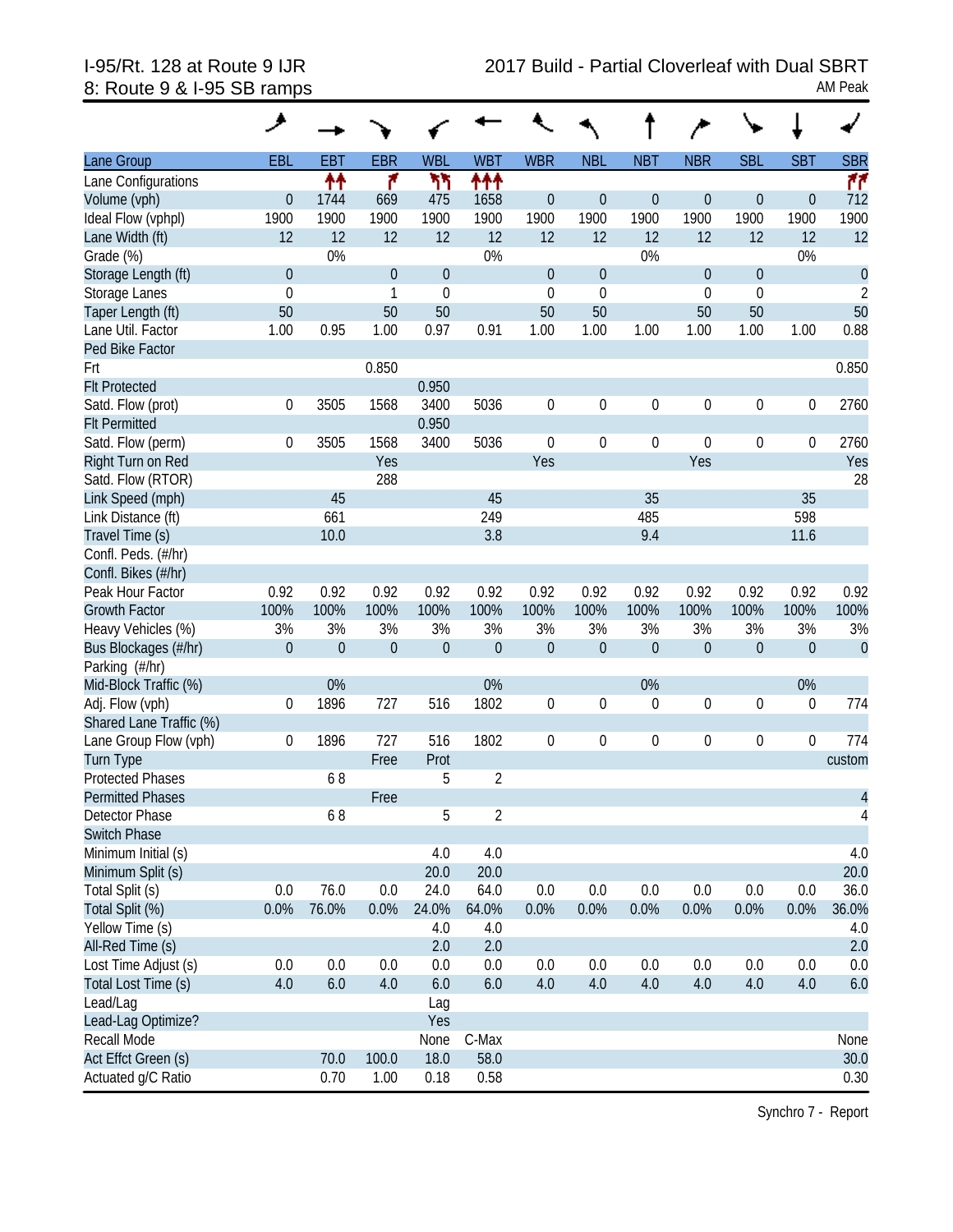| Lane Group              | Ø6    | Ø8      |
|-------------------------|-------|---------|
| Lare Configurations     |       |         |
| Volume (vph)            |       |         |
| Ideal Flow (vphpl)      |       |         |
| Lane Width (ft)         |       |         |
|                         |       |         |
| Grade (%)               |       |         |
| Storage Length (ft)     |       |         |
| Storage Lanes           |       |         |
| Taper Length (ft)       |       |         |
| Lane Util. Factor       |       |         |
| Ped Bike Factor         |       |         |
| Frt                     |       |         |
| <b>FIt Protected</b>    |       |         |
| Satd. Flow (prot)       |       |         |
| <b>Flt Permitted</b>    |       |         |
| Satd. Flow (perm)       |       |         |
| Right Turn on Red       |       |         |
| Satd. Flow (RTOR)       |       |         |
| Link Speed (mph)        |       |         |
| Link Distance (ft)      |       |         |
| Travel Time (s)         |       |         |
| Confl. Peds. (#/hr)     |       |         |
| Confl. Bikes (#/hr)     |       |         |
| Peak Hour Factor        |       |         |
| <b>Growth Factor</b>    |       |         |
| Heavy Vehicles (%)      |       |         |
|                         |       |         |
| Bus Blockages (#/hr)    |       |         |
| Parking (#/hr)          |       |         |
| Mid-Block Traffic (%)   |       |         |
| Adj. Flow (vph)         |       |         |
| Shared Lane Traffic (%) |       |         |
| Lane Group Flow (vph)   |       |         |
| Turn Type               |       |         |
| <b>Protected Phases</b> | 6     | 8       |
| <b>Permitted Phases</b> |       |         |
| Detector Phase          |       |         |
| <b>Switch Phase</b>     |       |         |
| Minimum Initial (s)     | 4.0   | 4.0     |
| Minimum Split (s)       | 10.0  | 20.0    |
| Total Split (s)         | 40.0  | 36.0    |
| Total Split (%)         | 40%   | 36%     |
| Yellow Time (s)         | 4.0   | 4.0     |
| All-Red Time (s)        | 2.0   | $2.0\,$ |
| Lost Time Adjust (s)    |       |         |
| Total Lost Time (s)     |       |         |
| Lead/Lag                | Lead  |         |
|                         |       |         |
| Lead-Lag Optimize?      | Yes   |         |
| Recall Mode             | C-Max | None    |
| Act Effct Green (s)     |       |         |
| Actuated g/C Ratio      |       |         |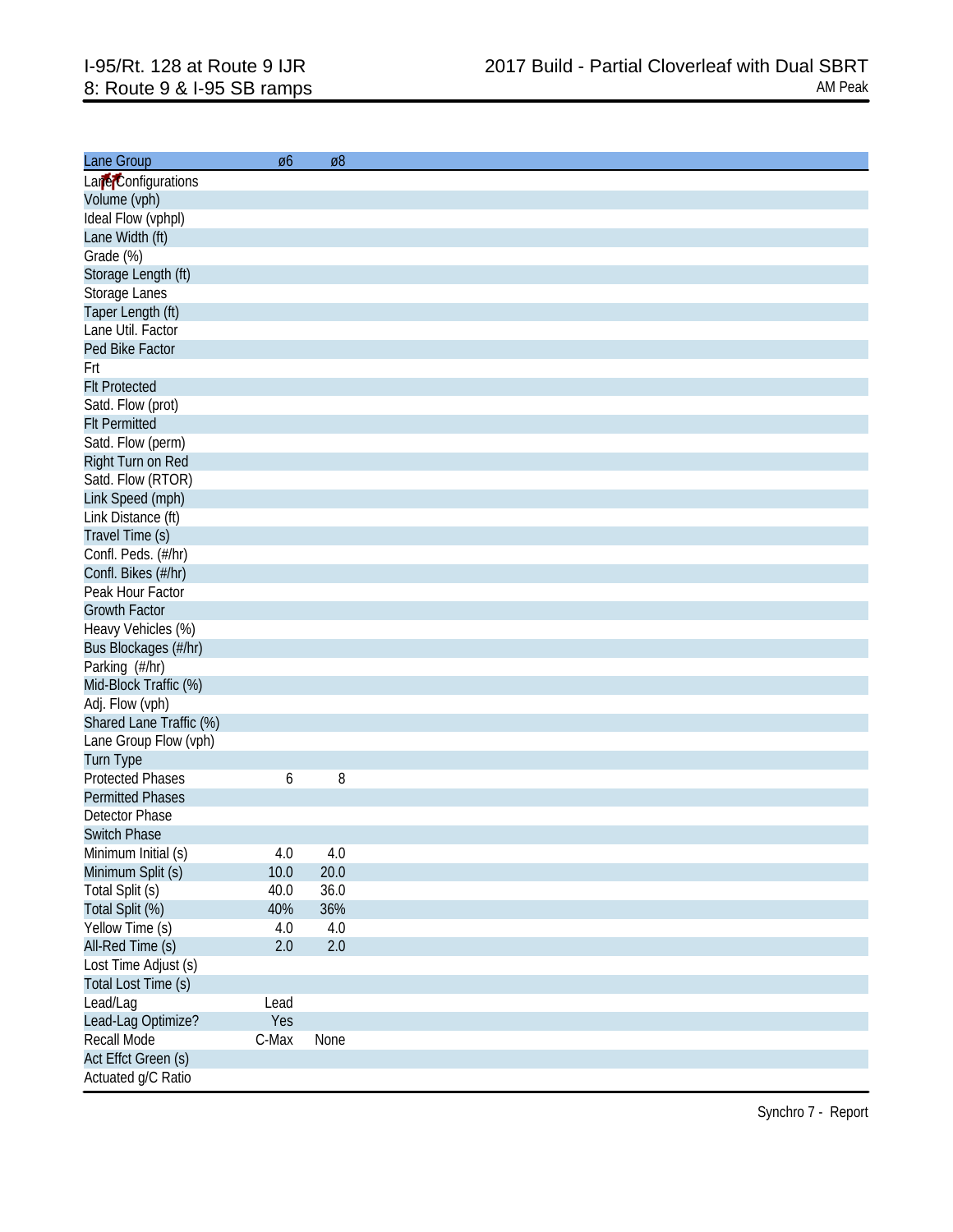| Lane Group                                                            | EBL   | <b>EBT</b>     | <b>EBR</b>       | <b>WBL</b>       | <b>WBT</b>             | <b>WBR</b> | <b>NBL</b> | <b>NBT</b> | <b>NBR</b> | <b>SBL</b> | <b>SBT</b> | <b>SBR</b>     |
|-----------------------------------------------------------------------|-------|----------------|------------------|------------------|------------------------|------------|------------|------------|------------|------------|------------|----------------|
| v/c Ratio                                                             |       | 0.77           | 0.46             | 0.84             | 0.62                   |            |            |            |            |            |            | 0.91           |
| Control Delay                                                         |       | 7.6            | 3.1              | 46.5             | 8.1                    |            |            |            |            |            |            | 49.2           |
| Queue Delay                                                           |       | 0.1            | 0.0              | 0.0              | 0.0                    |            |            |            |            |            |            | 0.0            |
| <b>Total Delay</b>                                                    |       | 7.7            | 3.1              | 46.5             | 8.1                    |            |            |            |            |            |            | 49.2           |
| <b>LOS</b>                                                            |       | $\overline{A}$ | $\overline{A}$   | D                | $\overline{A}$         |            |            |            |            |            |            | D              |
| Approach Delay                                                        |       | 6.4            |                  |                  | 16.6                   |            |            |            |            |            |            |                |
| Approach LOS                                                          |       | $\overline{A}$ |                  |                  | B                      |            |            |            |            |            |            |                |
| Queue Length 50th (ft)                                                |       | 12             | $\mathbf 0$      | 165              | 176                    |            |            |            |            |            |            | 260            |
| Queue Length 95th (ft)                                                |       | m285           | m <sub>522</sub> | #247             | 189                    |            |            |            |            |            |            | #388           |
| Internal Link Dist (ft)                                               |       | 581            |                  |                  | 169                    |            |            | 405        |            |            | 518        |                |
| Turn Bay Length (ft)                                                  |       |                |                  |                  |                        |            |            |            |            |            |            |                |
| Base Capacity (vph)                                                   |       | 2454           | 1568             | 612              | 2921                   |            |            |            |            |            |            | 848            |
| <b>Starvation Cap Reductn</b>                                         |       | 48             | $\theta$         | $\boldsymbol{0}$ | $\theta$               |            |            |            |            |            |            | $\overline{0}$ |
| Spillback Cap Reductn                                                 |       | 0              | $\mathbf 0$      | $\boldsymbol{0}$ | $\mathbf 0$            |            |            |            |            |            |            | $\theta$       |
| Storage Cap Reductn                                                   |       | $\theta$       | $\theta$         | $\theta$         | $\overline{0}$         |            |            |            |            |            |            | $\overline{0}$ |
| Reduced v/c Ratio                                                     |       | 0.79           | 0.46             | 0.84             | 0.62                   |            |            |            |            |            |            | 0.91           |
| <b>Intersection Summary</b>                                           |       |                |                  |                  |                        |            |            |            |            |            |            |                |
| Area Type:                                                            | Other |                |                  |                  |                        |            |            |            |            |            |            |                |
| Cycle Length: 100                                                     |       |                |                  |                  |                        |            |            |            |            |            |            |                |
| Actuated Cycle Length: 100                                            |       |                |                  |                  |                        |            |            |            |            |            |            |                |
| Offset: 98 (98%), Referenced to phase 2:WBT and 6:EBT, Start of Green |       |                |                  |                  |                        |            |            |            |            |            |            |                |
| Natural Cycle: 80                                                     |       |                |                  |                  |                        |            |            |            |            |            |            |                |
| Control Type: Actuated-Coordinated                                    |       |                |                  |                  |                        |            |            |            |            |            |            |                |
| Maximum v/c Ratio: 0.91                                               |       |                |                  |                  |                        |            |            |            |            |            |            |                |
| Intersection Signal Delay: 16.4                                       |       |                |                  |                  | Intersection LOS: B    |            |            |            |            |            |            |                |
| Intersection Capacity Utilization 110.0%                              |       |                |                  |                  | ICU Level of Service H |            |            |            |            |            |            |                |
| Analysis Period (min) 15                                              |       |                |                  |                  |                        |            |            |            |            |            |            |                |
| 95th percentile volume exceeds capacity, queue may be longer.<br>#    |       |                |                  |                  |                        |            |            |            |            |            |            |                |
| Queue shown is maximum after two cycles.                              |       |                |                  |                  |                        |            |            |            |            |            |            |                |
| m Volume for 95th percentile queue is metered by upstream signal.     |       |                |                  |                  |                        |            |            |            |            |            |            |                |

Splits and Phases: 8: Route 9 & I-95 SB ramps

| ╺<br>ø۷   |         | 04   |
|-----------|---------|------|
| 64 s      |         | --   |
| ー<br>► დ6 | -<br>ø5 | 8⊚ * |
| 40s       | -       |      |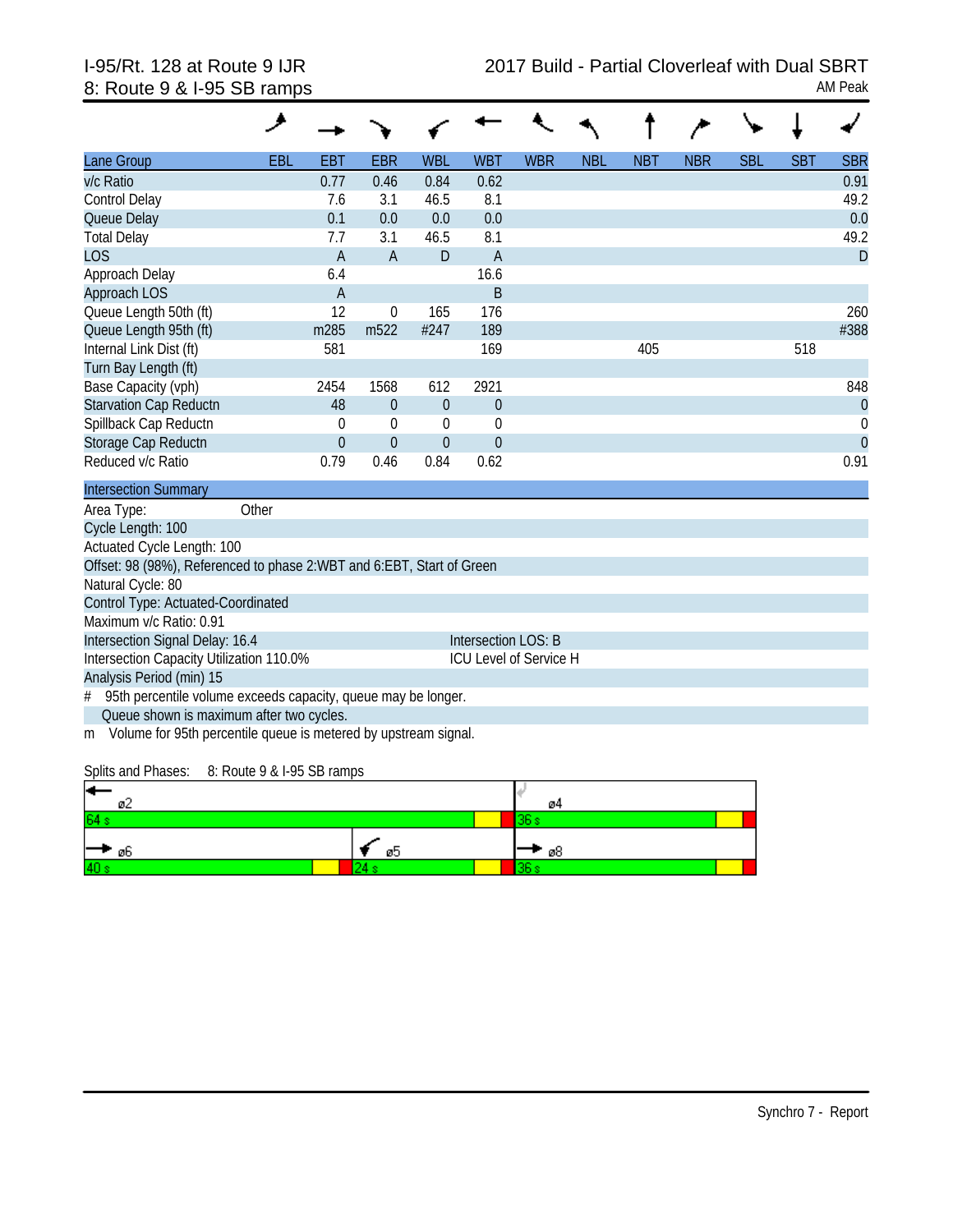| Lane Group                    | Ø6 | Ø8 |
|-------------------------------|----|----|
| v/c Ratio                     |    |    |
| <b>Control Delay</b>          |    |    |
| Queue Delay                   |    |    |
| <b>Total Delay</b>            |    |    |
| <b>LOS</b>                    |    |    |
| Approach Delay                |    |    |
| Approach LOS                  |    |    |
| Queue Length 50th (ft)        |    |    |
| Queue Length 95th (ft)        |    |    |
| Internal Link Dist (ft)       |    |    |
| Turn Bay Length (ft)          |    |    |
| Base Capacity (vph)           |    |    |
| <b>Starvation Cap Reductn</b> |    |    |
| Spillback Cap Reductn         |    |    |
| Storage Cap Reductn           |    |    |
| Reduced v/c Ratio             |    |    |
| <b>Intersection Summary</b>   |    |    |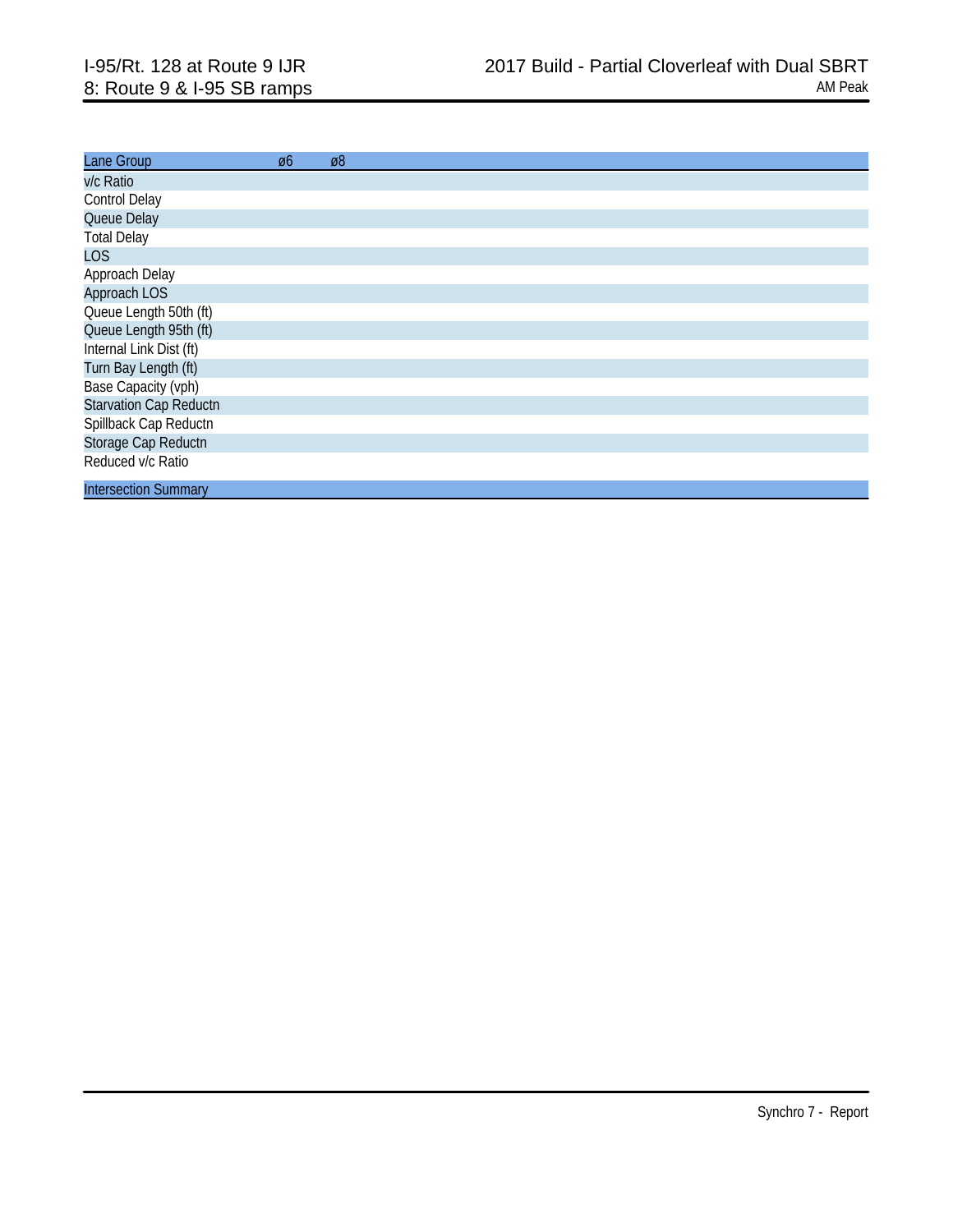| Lane Group              | <b>EBL</b>     | <b>EBT</b>       | <b>WBT</b>     | <b>WBR</b>       | <b>SBL</b>       | <b>SBR</b>        |
|-------------------------|----------------|------------------|----------------|------------------|------------------|-------------------|
| Lane Configurations     | ካካ             | ቶቶ               | ↟↟             |                  |                  |                   |
| Volume (vph)            | 481            | 2131             | 1185           | $\boldsymbol{0}$ | $\boldsymbol{0}$ | $\theta$          |
| Ideal Flow (vphpl)      | 1900           | 1900             | 1900           | 1900             | 1900             | 1900              |
| Lane Width (ft)         | 12             | 12               | 12             | 12               | 12               | 12                |
| Grade (%)               |                | 0%               | 0%             |                  | 0%               |                   |
| Storage Length (ft)     | 300            |                  |                | $\boldsymbol{0}$ | $\theta$         | $\boldsymbol{0}$  |
|                         |                |                  |                | $\mathbf 0$      |                  |                   |
| Storage Lanes           | $\overline{2}$ |                  |                |                  | $\mathbf 0$      | $\mathbf 0$<br>50 |
| Taper Length (ft)       | 50             |                  |                | 50               | 50               |                   |
| Lane Util. Factor       | 0.97           | 0.95             | 0.95           | 1.00             | 1.00             | 1.00              |
| Ped Bike Factor         |                |                  |                |                  |                  |                   |
| Frt                     |                |                  |                |                  |                  |                   |
| <b>Flt Protected</b>    | 0.950          |                  |                |                  |                  |                   |
| Satd. Flow (prot)       | 3400           | 3505             | 3505           | $\boldsymbol{0}$ | $\boldsymbol{0}$ | $\boldsymbol{0}$  |
| <b>Flt Permitted</b>    | 0.950          |                  |                |                  |                  |                   |
| Satd. Flow (perm)       | 3400           | 3505             | 3505           | $\boldsymbol{0}$ | $\boldsymbol{0}$ | $\mathbf 0$       |
| Right Turn on Red       |                |                  |                | Yes              |                  | Yes               |
| Satd. Flow (RTOR)       |                |                  |                |                  |                  |                   |
| Link Speed (mph)        |                | 45               | 45             |                  | 35               |                   |
| Link Distance (ft)      |                | 364              | 290            |                  | 253              |                   |
| Travel Time (s)         |                | 5.5              | 4.4            |                  | 4.9              |                   |
| Confl. Peds. (#/hr)     |                |                  |                |                  |                  |                   |
| Confl. Bikes (#/hr)     |                |                  |                |                  |                  |                   |
| Peak Hour Factor        | 0.92           | 0.92             | 0.92           | 0.92             | 0.92             | 0.92              |
| <b>Growth Factor</b>    | 100%           | 100%             | 100%           | 100%             | 100%             | 100%              |
| Heavy Vehicles (%)      | 3%             | 3%               | 3%             | 3%               | 3%               | 3%                |
| Bus Blockages (#/hr)    | $\theta$       | $\boldsymbol{0}$ | $\theta$       | $\boldsymbol{0}$ | $\overline{0}$   | $\boldsymbol{0}$  |
| Parking (#/hr)          |                |                  |                |                  |                  |                   |
|                         |                | 0%               |                |                  | 0%               |                   |
| Mid-Block Traffic (%)   |                |                  | 0%             |                  |                  |                   |
| Adj. Flow (vph)         | 523            | 2316             | 1288           | $\boldsymbol{0}$ | $\mathbf 0$      | $\boldsymbol{0}$  |
| Shared Lane Traffic (%) |                |                  |                |                  |                  |                   |
| Lane Group Flow (vph)   | 523            | 2316             | 1288           | $\boldsymbol{0}$ | $\boldsymbol{0}$ | $\boldsymbol{0}$  |
| <b>Turn Type</b>        | Prot           |                  |                |                  |                  |                   |
| <b>Protected Phases</b> | 1              | 6                | $\overline{2}$ |                  |                  |                   |
| <b>Permitted Phases</b> |                |                  |                |                  |                  |                   |
| Detector Phase          | 1              | 6                | $\overline{2}$ |                  |                  |                   |
| <b>Switch Phase</b>     |                |                  |                |                  |                  |                   |
| Minimum Initial (s)     | 4.0            | 4.0              | 4.0            |                  |                  |                   |
| Minimum Split (s)       | 22.0           | 22.0             | 22.0           |                  |                  |                   |
| Total Split (s)         | 33.0           | 100.0            | 67.0           | 0.0              | 0.0              | 0.0               |
| Total Split (%)         |                | 33.0% 100.0%     | 67.0%          | 0.0%             | 0.0%             | 0.0%              |
| Yellow Time (s)         | 4.0            | 4.0              | 4.0            |                  |                  |                   |
| All-Red Time (s)        | 2.0            | 2.0              | 2.0            |                  |                  |                   |
| Lost Time Adjust (s)    | 0.0            | 0.0              | $0.0\,$        | 0.0              | 0.0              | 0.0               |
|                         |                |                  |                |                  |                  |                   |
| Total Lost Time (s)     | 6.0            | 6.0              | $6.0\,$        | 4.0              | 4.0              | 4.0               |
| Lead/Lag                | Lag            |                  | Lead           |                  |                  |                   |
| Lead-Lag Optimize?      | Yes            |                  | Yes            |                  |                  |                   |
| Recall Mode             | None           | C-Max            | C-Max          |                  |                  |                   |
| Act Effct Green (s)     | 27.0           | 100.0            | 61.0           |                  |                  |                   |
| Actuated g/C Ratio      | 0.27           | 1.00             | 0.61           |                  |                  |                   |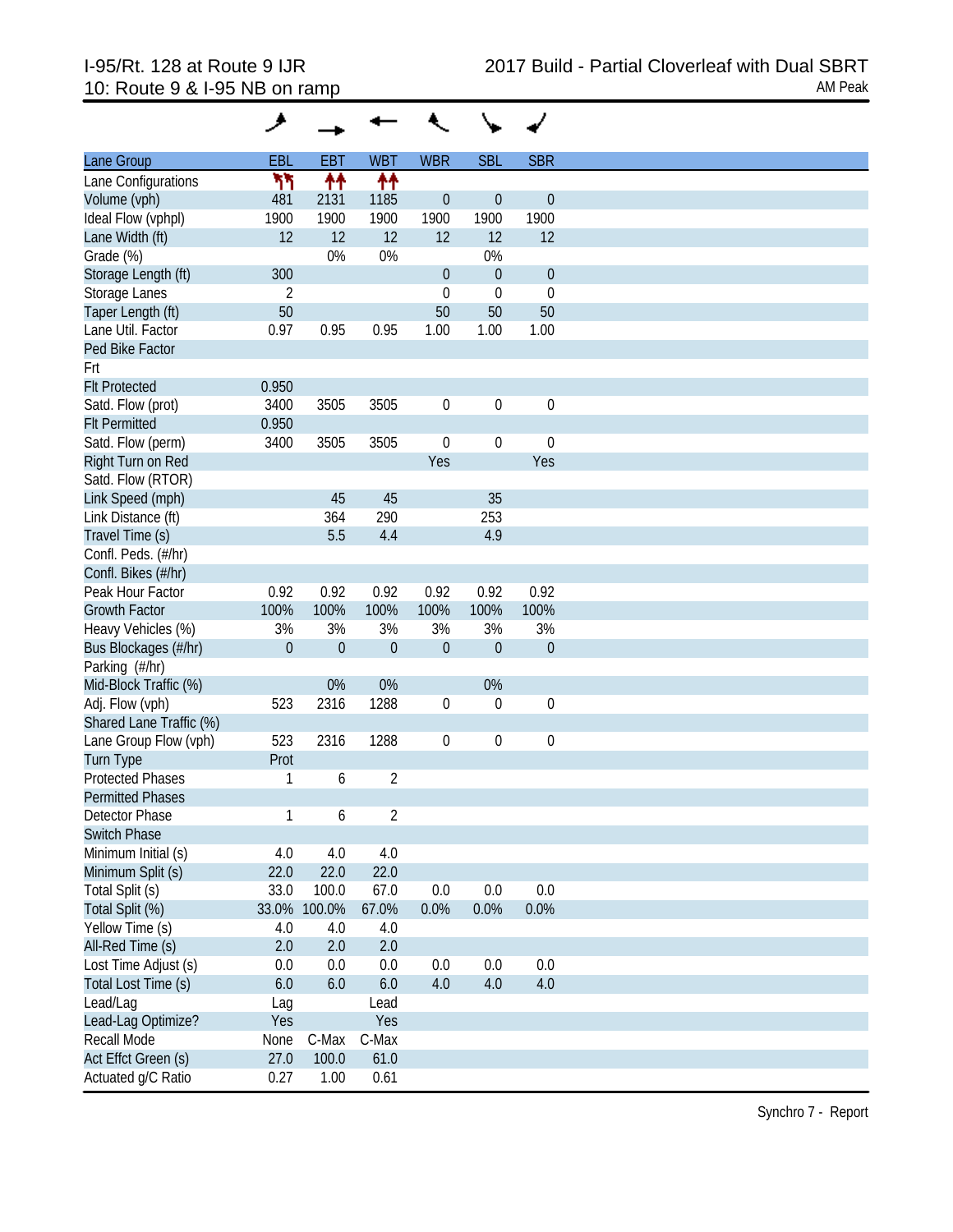| Lane Group                                                            | <b>EBL</b>     | <b>EBT</b>   | <b>WBT</b>     | <b>WBR</b> | <b>SBL</b>          | <b>SBR</b>                    |
|-----------------------------------------------------------------------|----------------|--------------|----------------|------------|---------------------|-------------------------------|
| v/c Ratio                                                             | 0.57           | 0.66         | 0.60           |            |                     |                               |
| <b>Control Delay</b>                                                  | 41.0           | 1.1          | 13.5           |            |                     |                               |
| Queue Delay                                                           | 0.0            | 0.0          | 0.0            |            |                     |                               |
| <b>Total Delay</b>                                                    | 41.0           | 1.1          | 13.5           |            |                     |                               |
| <b>LOS</b>                                                            | D              | A            | B              |            |                     |                               |
| Approach Delay                                                        |                | 8.5          | 13.5           |            |                     |                               |
| Approach LOS                                                          |                | A            | B              |            |                     |                               |
| Queue Length 50th (ft)                                                | 175            | $\mathbf 0$  | 245            |            |                     |                               |
| Queue Length 95th (ft)                                                | 229            | $\theta$     | 308            |            |                     |                               |
| Internal Link Dist (ft)                                               |                | 284          | 210            |            | 173                 |                               |
| Turn Bay Length (ft)                                                  | 300            |              |                |            |                     |                               |
| Base Capacity (vph)                                                   | 918            | 3505         | 2138           |            |                     |                               |
| <b>Starvation Cap Reductn</b>                                         | $\theta$       | $\theta$     | $\overline{0}$ |            |                     |                               |
| Spillback Cap Reductn                                                 | $\theta$       | $\mathbf 0$  | $\theta$       |            |                     |                               |
| Storage Cap Reductn                                                   | $\overline{0}$ | $\mathbf{0}$ | $\overline{0}$ |            |                     |                               |
| Reduced v/c Ratio                                                     | 0.57           | 0.66         | 0.60           |            |                     |                               |
| <b>Intersection Summary</b>                                           |                |              |                |            |                     |                               |
| Area Type:                                                            | Other          |              |                |            |                     |                               |
| Cycle Length: 100                                                     |                |              |                |            |                     |                               |
| Actuated Cycle Length: 100                                            |                |              |                |            |                     |                               |
| Offset: 79 (79%), Referenced to phase 2:WBT and 6:EBT, Start of Green |                |              |                |            |                     |                               |
| Natural Cycle: 50                                                     |                |              |                |            |                     |                               |
| Control Type: Actuated-Coordinated                                    |                |              |                |            |                     |                               |
| Maximum v/c Ratio: 0.66                                               |                |              |                |            |                     |                               |
| Intersection Signal Delay: 10.0                                       |                |              |                |            | Intersection LOS: B |                               |
| Intersection Capacity Utilization 99.5%                               |                |              |                |            |                     | <b>ICU Level of Service F</b> |
| Analysis Period (min) 15                                              |                |              |                |            |                     |                               |
|                                                                       |                |              |                |            |                     |                               |

Splits and Phases: 10: Route 9 & I-95 NB on ramp

| н<br>ø۷ | Ø |  |
|---------|---|--|
| 67      |   |  |
| ⊁ ø6    |   |  |
| linn    |   |  |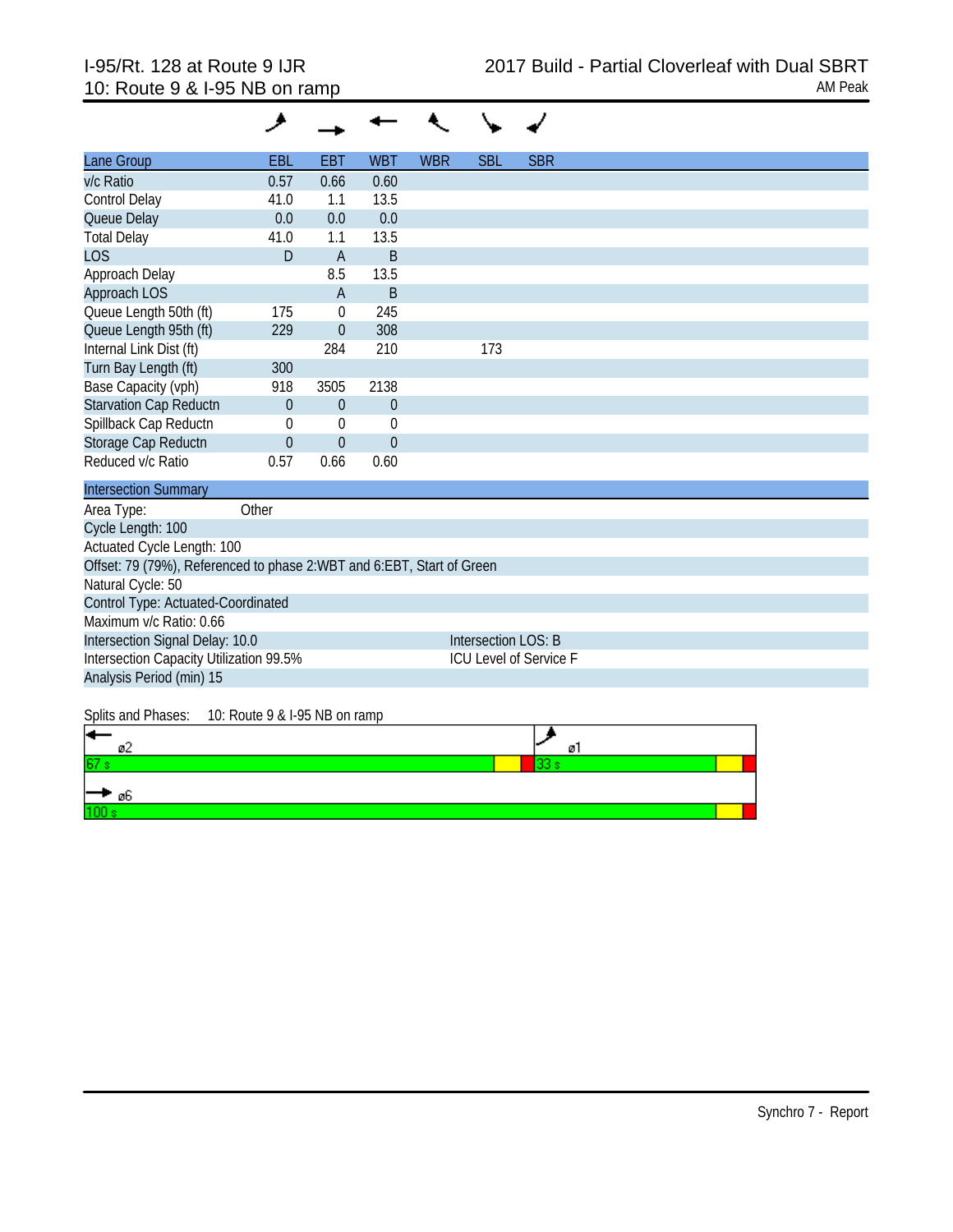# 1: Route 9 & Harvard Pilgrim PM Peak

| <b>SBL</b><br><b>EBR</b><br><b>WBL</b><br><b>WBT</b><br><b>WBR</b><br><b>NBT</b><br><b>NBR</b><br><b>SBT</b><br><b>SBR</b><br><b>EBL</b><br><b>EBT</b><br><b>NBL</b><br>Lane Group<br>۲<br>۳<br>ተተኈ<br>ተተተ<br>۴<br>۲<br>ৰ<br>۴<br>4<br>Lane Configurations<br>۴<br>$\overline{4}$<br>218<br>23<br>Volume (vph)<br>41<br>2076<br>17<br>2063<br>69<br>240<br>271<br>142<br>$\overline{0}$<br>1900<br>1900<br>1900<br>1900<br>1900<br>1900<br>1900<br>1900<br>1900<br>Ideal Flow (vphpl)<br>1900<br>1900<br>1900<br>12<br>12<br>12<br>12<br>12<br>12<br>12<br>12<br>12<br>12<br>12<br>12<br>Lane Width (ft)<br>0%<br>0%<br>0%<br>0%<br>Grade (%)<br>$\overline{0}$<br>390<br>250<br>$\mathbf{0}$<br>$\mathbf{0}$<br>Storage Length (ft)<br>$\theta$<br>$\mathbf 0$<br>$\boldsymbol{0}$<br>$\mathbf 0$<br>$\mathbf{1}$<br>$\mathbf{1}$<br>Storage Lanes<br>$\mathbf{1}$<br>$\mathbf 0$<br>1<br>1<br>1<br>25<br>25<br>25<br>25<br>25<br>25<br>25<br>25<br>Taper Length (ft)<br>Lane Util. Factor<br>1.00<br>0.91<br>0.91<br>1.00<br>0.91<br>1.00<br>1.00<br>0.95<br>1.00<br>1.00<br>0.95<br>1.00<br>Ped Bike Factor<br>0.850<br>0.850<br>0.850<br>Frt<br>0.950<br>0.950<br>0.950<br><b>Flt Protected</b><br>0.950<br>0.959<br>5036<br>1752<br>1568<br>1568<br>1568<br>Satd. Flow (prot)<br>1752<br>0<br>5036<br>$\mathbf 0$<br>1752<br>1681<br>1665<br>0.950<br>0.950<br>0.950<br>0.950<br>0.959<br><b>Flt Permitted</b><br>1752<br>5036<br>$\boldsymbol{0}$<br>1752<br>5036<br>1568<br>1568<br>1568<br>Satd. Flow (perm)<br>0<br>1752<br>1665<br>1681<br>Yes<br>Yes<br>Right Turn on Red<br>Yes<br>Yes<br>53<br>Satd. Flow (RTOR)<br>261<br>154<br>25<br>25<br>45<br>45<br>Link Speed (mph)<br>3513<br>595<br>Link Distance (ft)<br>661<br>634<br>53.2<br>17.3<br>10.0<br>16.2<br>Travel Time (s)<br>Confl. Peds. (#/hr)<br>Confl. Bikes (#/hr)<br>0.92<br>0.92<br>0.92<br>0.92<br>0.92<br>0.92<br>0.92<br>0.92<br>0.92<br>0.92<br>0.92<br>Peak Hour Factor<br>0.92<br>100%<br>100%<br>100%<br>100%<br>100%<br>100%<br>100%<br>100%<br>100%<br>100%<br>100%<br>100%<br><b>Growth Factor</b><br>3%<br>3%<br>3%<br>3%<br>3%<br>3%<br>3%<br>3%<br>3%<br>3%<br>3%<br>Heavy Vehicles (%)<br>3%<br>$\boldsymbol{0}$<br>$\mathbf 0$<br>$\mathbf{0}$<br>Bus Blockages (#/hr)<br>$\theta$<br>$\theta$<br>$\overline{0}$<br>$\theta$<br>$\overline{0}$<br>$\theta$<br>$\theta$<br>$\boldsymbol{0}$<br>$\mathbf{0}$<br>Parking (#/hr)<br>0%<br>0%<br>0%<br>0%<br>Mid-Block Traffic (%)<br>45<br>2257<br>18<br>2242<br>75<br>237<br>261<br>295<br>154<br>4<br>$\boldsymbol{0}$<br>25<br>Adj. Flow (vph)<br>46%<br>Shared Lane Traffic (%)<br>2261<br>237<br>45<br>18<br>2242<br>75<br>$\boldsymbol{0}$<br>261<br>159<br>161<br>154<br>$\boldsymbol{0}$<br>Lane Group Flow (vph)<br>Split<br><b>Turn Type</b><br>Prot<br>Prot<br>Split<br>Perm<br>custom<br>custom<br><b>Protected Phases</b><br>$\sqrt{2}$<br>8<br>$\sqrt{4}$<br>6<br>8<br>5<br>4<br>1<br>$\overline{2}$<br>14<br>58<br><b>Permitted Phases</b><br>$\overline{2}$<br>5<br>$\overline{2}$<br>8<br>8<br>58<br>$\overline{4}$<br>1<br>6<br>4<br>14<br>Detector Phase<br>Switch Phase<br>10.0<br>5.0<br>$5.0\,$<br>5.0<br>Minimum Initial (s)<br>6.0<br>6.0<br>10.0<br>10.0<br>5.0<br>23.0<br>Minimum Split (s)<br>14.0<br>12.0<br>23.0<br>23.0<br>10.0<br>10.0<br>10.0<br>10.0<br>25.0<br>$0.0\,$<br>25.0<br>Total Split (s)<br>38.0<br>12.0<br>13.0<br>14.0<br>36.0<br>36.0<br>13.0<br>11.0<br>11.0<br>Total Split (%)<br>0.0%<br>12.0%<br>36.0%<br>13.0%<br>25.0%<br>11.0%<br>14.0%<br>38.0%<br>36.0%<br>13.0%<br>11.0%<br>25.0%<br>Yellow Time (s)<br>3.0<br>4.0<br>5.0<br>4.0<br>5.0<br>5.0<br>3.0<br>3.0<br>3.0<br>2.0<br>2.0<br>2.0<br>2.0<br>All-Red Time (s)<br>2.0<br>2.0<br>2.0<br>2.0<br>2.0<br>$0.0\,$<br>$-2.0$<br>$-2.0$<br>Lost Time Adjust (s)<br>$-2.0$<br>$-1.0$<br>$-3.0$<br>$-2.0$<br>$-3.0$<br>$-3.0$<br>0.0<br>$-1.0$<br>$-1.0$<br>5.0<br>4.0<br>Total Lost Time (s)<br>4.0<br>4.0<br>4.0<br>4.0<br>4.0<br>4.0<br>4.0<br>4.0<br>4.0<br>4.0<br>Lead/Lag<br>Lead<br>Lead<br>Lag<br>Lag<br>Lead<br>Lead-Lag Optimize?<br>Yes<br>Yes<br>Yes<br>Yes<br>Yes<br>None<br>Recall Mode<br>C-Max<br>C-Max<br>None<br>None<br>None<br>C-Max<br>None<br>None<br>17.0<br>Act Effct Green (s)<br>10.0<br>54.8<br>8.0<br>52.8<br>52.8<br>9.0<br>7.0<br>21.0<br>7.0 |                    | فر   |      |      |      |      |      |      |      |      |      |
|-----------------------------------------------------------------------------------------------------------------------------------------------------------------------------------------------------------------------------------------------------------------------------------------------------------------------------------------------------------------------------------------------------------------------------------------------------------------------------------------------------------------------------------------------------------------------------------------------------------------------------------------------------------------------------------------------------------------------------------------------------------------------------------------------------------------------------------------------------------------------------------------------------------------------------------------------------------------------------------------------------------------------------------------------------------------------------------------------------------------------------------------------------------------------------------------------------------------------------------------------------------------------------------------------------------------------------------------------------------------------------------------------------------------------------------------------------------------------------------------------------------------------------------------------------------------------------------------------------------------------------------------------------------------------------------------------------------------------------------------------------------------------------------------------------------------------------------------------------------------------------------------------------------------------------------------------------------------------------------------------------------------------------------------------------------------------------------------------------------------------------------------------------------------------------------------------------------------------------------------------------------------------------------------------------------------------------------------------------------------------------------------------------------------------------------------------------------------------------------------------------------------------------------------------------------------------------------------------------------------------------------------------------------------------------------------------------------------------------------------------------------------------------------------------------------------------------------------------------------------------------------------------------------------------------------------------------------------------------------------------------------------------------------------------------------------------------------------------------------------------------------------------------------------------------------------------------------------------------------------------------------------------------------------------------------------------------------------------------------------------------------------------------------------------------------------------------------------------------------------------------------------------------------------------------------------------------------------------------------------------------------------------------------------------------------------------------------------------------------------------------------------------------------------------------------------------------------------------------------------------------------------------------------------------------------------------------------------------------------------------------------------------------------------------------------------------------------------------------------------------------------------------------------------------------------------------------------------------------------------------------------------------------------------------------------------------|--------------------|------|------|------|------|------|------|------|------|------|------|
|                                                                                                                                                                                                                                                                                                                                                                                                                                                                                                                                                                                                                                                                                                                                                                                                                                                                                                                                                                                                                                                                                                                                                                                                                                                                                                                                                                                                                                                                                                                                                                                                                                                                                                                                                                                                                                                                                                                                                                                                                                                                                                                                                                                                                                                                                                                                                                                                                                                                                                                                                                                                                                                                                                                                                                                                                                                                                                                                                                                                                                                                                                                                                                                                                                                                                                                                                                                                                                                                                                                                                                                                                                                                                                                                                                                                                                                                                                                                                                                                                                                                                                                                                                                                                                                                                                                       |                    |      |      |      |      |      |      |      |      |      |      |
|                                                                                                                                                                                                                                                                                                                                                                                                                                                                                                                                                                                                                                                                                                                                                                                                                                                                                                                                                                                                                                                                                                                                                                                                                                                                                                                                                                                                                                                                                                                                                                                                                                                                                                                                                                                                                                                                                                                                                                                                                                                                                                                                                                                                                                                                                                                                                                                                                                                                                                                                                                                                                                                                                                                                                                                                                                                                                                                                                                                                                                                                                                                                                                                                                                                                                                                                                                                                                                                                                                                                                                                                                                                                                                                                                                                                                                                                                                                                                                                                                                                                                                                                                                                                                                                                                                                       |                    |      |      |      |      |      |      |      |      |      |      |
|                                                                                                                                                                                                                                                                                                                                                                                                                                                                                                                                                                                                                                                                                                                                                                                                                                                                                                                                                                                                                                                                                                                                                                                                                                                                                                                                                                                                                                                                                                                                                                                                                                                                                                                                                                                                                                                                                                                                                                                                                                                                                                                                                                                                                                                                                                                                                                                                                                                                                                                                                                                                                                                                                                                                                                                                                                                                                                                                                                                                                                                                                                                                                                                                                                                                                                                                                                                                                                                                                                                                                                                                                                                                                                                                                                                                                                                                                                                                                                                                                                                                                                                                                                                                                                                                                                                       |                    |      |      |      |      |      |      |      |      |      |      |
|                                                                                                                                                                                                                                                                                                                                                                                                                                                                                                                                                                                                                                                                                                                                                                                                                                                                                                                                                                                                                                                                                                                                                                                                                                                                                                                                                                                                                                                                                                                                                                                                                                                                                                                                                                                                                                                                                                                                                                                                                                                                                                                                                                                                                                                                                                                                                                                                                                                                                                                                                                                                                                                                                                                                                                                                                                                                                                                                                                                                                                                                                                                                                                                                                                                                                                                                                                                                                                                                                                                                                                                                                                                                                                                                                                                                                                                                                                                                                                                                                                                                                                                                                                                                                                                                                                                       |                    |      |      |      |      |      |      |      |      |      |      |
|                                                                                                                                                                                                                                                                                                                                                                                                                                                                                                                                                                                                                                                                                                                                                                                                                                                                                                                                                                                                                                                                                                                                                                                                                                                                                                                                                                                                                                                                                                                                                                                                                                                                                                                                                                                                                                                                                                                                                                                                                                                                                                                                                                                                                                                                                                                                                                                                                                                                                                                                                                                                                                                                                                                                                                                                                                                                                                                                                                                                                                                                                                                                                                                                                                                                                                                                                                                                                                                                                                                                                                                                                                                                                                                                                                                                                                                                                                                                                                                                                                                                                                                                                                                                                                                                                                                       |                    |      |      |      |      |      |      |      |      |      |      |
|                                                                                                                                                                                                                                                                                                                                                                                                                                                                                                                                                                                                                                                                                                                                                                                                                                                                                                                                                                                                                                                                                                                                                                                                                                                                                                                                                                                                                                                                                                                                                                                                                                                                                                                                                                                                                                                                                                                                                                                                                                                                                                                                                                                                                                                                                                                                                                                                                                                                                                                                                                                                                                                                                                                                                                                                                                                                                                                                                                                                                                                                                                                                                                                                                                                                                                                                                                                                                                                                                                                                                                                                                                                                                                                                                                                                                                                                                                                                                                                                                                                                                                                                                                                                                                                                                                                       |                    |      |      |      |      |      |      |      |      |      |      |
|                                                                                                                                                                                                                                                                                                                                                                                                                                                                                                                                                                                                                                                                                                                                                                                                                                                                                                                                                                                                                                                                                                                                                                                                                                                                                                                                                                                                                                                                                                                                                                                                                                                                                                                                                                                                                                                                                                                                                                                                                                                                                                                                                                                                                                                                                                                                                                                                                                                                                                                                                                                                                                                                                                                                                                                                                                                                                                                                                                                                                                                                                                                                                                                                                                                                                                                                                                                                                                                                                                                                                                                                                                                                                                                                                                                                                                                                                                                                                                                                                                                                                                                                                                                                                                                                                                                       |                    |      |      |      |      |      |      |      |      |      |      |
|                                                                                                                                                                                                                                                                                                                                                                                                                                                                                                                                                                                                                                                                                                                                                                                                                                                                                                                                                                                                                                                                                                                                                                                                                                                                                                                                                                                                                                                                                                                                                                                                                                                                                                                                                                                                                                                                                                                                                                                                                                                                                                                                                                                                                                                                                                                                                                                                                                                                                                                                                                                                                                                                                                                                                                                                                                                                                                                                                                                                                                                                                                                                                                                                                                                                                                                                                                                                                                                                                                                                                                                                                                                                                                                                                                                                                                                                                                                                                                                                                                                                                                                                                                                                                                                                                                                       |                    |      |      |      |      |      |      |      |      |      |      |
|                                                                                                                                                                                                                                                                                                                                                                                                                                                                                                                                                                                                                                                                                                                                                                                                                                                                                                                                                                                                                                                                                                                                                                                                                                                                                                                                                                                                                                                                                                                                                                                                                                                                                                                                                                                                                                                                                                                                                                                                                                                                                                                                                                                                                                                                                                                                                                                                                                                                                                                                                                                                                                                                                                                                                                                                                                                                                                                                                                                                                                                                                                                                                                                                                                                                                                                                                                                                                                                                                                                                                                                                                                                                                                                                                                                                                                                                                                                                                                                                                                                                                                                                                                                                                                                                                                                       |                    |      |      |      |      |      |      |      |      |      |      |
|                                                                                                                                                                                                                                                                                                                                                                                                                                                                                                                                                                                                                                                                                                                                                                                                                                                                                                                                                                                                                                                                                                                                                                                                                                                                                                                                                                                                                                                                                                                                                                                                                                                                                                                                                                                                                                                                                                                                                                                                                                                                                                                                                                                                                                                                                                                                                                                                                                                                                                                                                                                                                                                                                                                                                                                                                                                                                                                                                                                                                                                                                                                                                                                                                                                                                                                                                                                                                                                                                                                                                                                                                                                                                                                                                                                                                                                                                                                                                                                                                                                                                                                                                                                                                                                                                                                       |                    |      |      |      |      |      |      |      |      |      |      |
|                                                                                                                                                                                                                                                                                                                                                                                                                                                                                                                                                                                                                                                                                                                                                                                                                                                                                                                                                                                                                                                                                                                                                                                                                                                                                                                                                                                                                                                                                                                                                                                                                                                                                                                                                                                                                                                                                                                                                                                                                                                                                                                                                                                                                                                                                                                                                                                                                                                                                                                                                                                                                                                                                                                                                                                                                                                                                                                                                                                                                                                                                                                                                                                                                                                                                                                                                                                                                                                                                                                                                                                                                                                                                                                                                                                                                                                                                                                                                                                                                                                                                                                                                                                                                                                                                                                       |                    |      |      |      |      |      |      |      |      |      |      |
|                                                                                                                                                                                                                                                                                                                                                                                                                                                                                                                                                                                                                                                                                                                                                                                                                                                                                                                                                                                                                                                                                                                                                                                                                                                                                                                                                                                                                                                                                                                                                                                                                                                                                                                                                                                                                                                                                                                                                                                                                                                                                                                                                                                                                                                                                                                                                                                                                                                                                                                                                                                                                                                                                                                                                                                                                                                                                                                                                                                                                                                                                                                                                                                                                                                                                                                                                                                                                                                                                                                                                                                                                                                                                                                                                                                                                                                                                                                                                                                                                                                                                                                                                                                                                                                                                                                       |                    |      |      |      |      |      |      |      |      |      |      |
|                                                                                                                                                                                                                                                                                                                                                                                                                                                                                                                                                                                                                                                                                                                                                                                                                                                                                                                                                                                                                                                                                                                                                                                                                                                                                                                                                                                                                                                                                                                                                                                                                                                                                                                                                                                                                                                                                                                                                                                                                                                                                                                                                                                                                                                                                                                                                                                                                                                                                                                                                                                                                                                                                                                                                                                                                                                                                                                                                                                                                                                                                                                                                                                                                                                                                                                                                                                                                                                                                                                                                                                                                                                                                                                                                                                                                                                                                                                                                                                                                                                                                                                                                                                                                                                                                                                       |                    |      |      |      |      |      |      |      |      |      |      |
|                                                                                                                                                                                                                                                                                                                                                                                                                                                                                                                                                                                                                                                                                                                                                                                                                                                                                                                                                                                                                                                                                                                                                                                                                                                                                                                                                                                                                                                                                                                                                                                                                                                                                                                                                                                                                                                                                                                                                                                                                                                                                                                                                                                                                                                                                                                                                                                                                                                                                                                                                                                                                                                                                                                                                                                                                                                                                                                                                                                                                                                                                                                                                                                                                                                                                                                                                                                                                                                                                                                                                                                                                                                                                                                                                                                                                                                                                                                                                                                                                                                                                                                                                                                                                                                                                                                       |                    |      |      |      |      |      |      |      |      |      |      |
|                                                                                                                                                                                                                                                                                                                                                                                                                                                                                                                                                                                                                                                                                                                                                                                                                                                                                                                                                                                                                                                                                                                                                                                                                                                                                                                                                                                                                                                                                                                                                                                                                                                                                                                                                                                                                                                                                                                                                                                                                                                                                                                                                                                                                                                                                                                                                                                                                                                                                                                                                                                                                                                                                                                                                                                                                                                                                                                                                                                                                                                                                                                                                                                                                                                                                                                                                                                                                                                                                                                                                                                                                                                                                                                                                                                                                                                                                                                                                                                                                                                                                                                                                                                                                                                                                                                       |                    |      |      |      |      |      |      |      |      |      |      |
|                                                                                                                                                                                                                                                                                                                                                                                                                                                                                                                                                                                                                                                                                                                                                                                                                                                                                                                                                                                                                                                                                                                                                                                                                                                                                                                                                                                                                                                                                                                                                                                                                                                                                                                                                                                                                                                                                                                                                                                                                                                                                                                                                                                                                                                                                                                                                                                                                                                                                                                                                                                                                                                                                                                                                                                                                                                                                                                                                                                                                                                                                                                                                                                                                                                                                                                                                                                                                                                                                                                                                                                                                                                                                                                                                                                                                                                                                                                                                                                                                                                                                                                                                                                                                                                                                                                       |                    |      |      |      |      |      |      |      |      |      |      |
|                                                                                                                                                                                                                                                                                                                                                                                                                                                                                                                                                                                                                                                                                                                                                                                                                                                                                                                                                                                                                                                                                                                                                                                                                                                                                                                                                                                                                                                                                                                                                                                                                                                                                                                                                                                                                                                                                                                                                                                                                                                                                                                                                                                                                                                                                                                                                                                                                                                                                                                                                                                                                                                                                                                                                                                                                                                                                                                                                                                                                                                                                                                                                                                                                                                                                                                                                                                                                                                                                                                                                                                                                                                                                                                                                                                                                                                                                                                                                                                                                                                                                                                                                                                                                                                                                                                       |                    |      |      |      |      |      |      |      |      |      |      |
|                                                                                                                                                                                                                                                                                                                                                                                                                                                                                                                                                                                                                                                                                                                                                                                                                                                                                                                                                                                                                                                                                                                                                                                                                                                                                                                                                                                                                                                                                                                                                                                                                                                                                                                                                                                                                                                                                                                                                                                                                                                                                                                                                                                                                                                                                                                                                                                                                                                                                                                                                                                                                                                                                                                                                                                                                                                                                                                                                                                                                                                                                                                                                                                                                                                                                                                                                                                                                                                                                                                                                                                                                                                                                                                                                                                                                                                                                                                                                                                                                                                                                                                                                                                                                                                                                                                       |                    |      |      |      |      |      |      |      |      |      |      |
|                                                                                                                                                                                                                                                                                                                                                                                                                                                                                                                                                                                                                                                                                                                                                                                                                                                                                                                                                                                                                                                                                                                                                                                                                                                                                                                                                                                                                                                                                                                                                                                                                                                                                                                                                                                                                                                                                                                                                                                                                                                                                                                                                                                                                                                                                                                                                                                                                                                                                                                                                                                                                                                                                                                                                                                                                                                                                                                                                                                                                                                                                                                                                                                                                                                                                                                                                                                                                                                                                                                                                                                                                                                                                                                                                                                                                                                                                                                                                                                                                                                                                                                                                                                                                                                                                                                       |                    |      |      |      |      |      |      |      |      |      |      |
|                                                                                                                                                                                                                                                                                                                                                                                                                                                                                                                                                                                                                                                                                                                                                                                                                                                                                                                                                                                                                                                                                                                                                                                                                                                                                                                                                                                                                                                                                                                                                                                                                                                                                                                                                                                                                                                                                                                                                                                                                                                                                                                                                                                                                                                                                                                                                                                                                                                                                                                                                                                                                                                                                                                                                                                                                                                                                                                                                                                                                                                                                                                                                                                                                                                                                                                                                                                                                                                                                                                                                                                                                                                                                                                                                                                                                                                                                                                                                                                                                                                                                                                                                                                                                                                                                                                       |                    |      |      |      |      |      |      |      |      |      |      |
|                                                                                                                                                                                                                                                                                                                                                                                                                                                                                                                                                                                                                                                                                                                                                                                                                                                                                                                                                                                                                                                                                                                                                                                                                                                                                                                                                                                                                                                                                                                                                                                                                                                                                                                                                                                                                                                                                                                                                                                                                                                                                                                                                                                                                                                                                                                                                                                                                                                                                                                                                                                                                                                                                                                                                                                                                                                                                                                                                                                                                                                                                                                                                                                                                                                                                                                                                                                                                                                                                                                                                                                                                                                                                                                                                                                                                                                                                                                                                                                                                                                                                                                                                                                                                                                                                                                       |                    |      |      |      |      |      |      |      |      |      |      |
|                                                                                                                                                                                                                                                                                                                                                                                                                                                                                                                                                                                                                                                                                                                                                                                                                                                                                                                                                                                                                                                                                                                                                                                                                                                                                                                                                                                                                                                                                                                                                                                                                                                                                                                                                                                                                                                                                                                                                                                                                                                                                                                                                                                                                                                                                                                                                                                                                                                                                                                                                                                                                                                                                                                                                                                                                                                                                                                                                                                                                                                                                                                                                                                                                                                                                                                                                                                                                                                                                                                                                                                                                                                                                                                                                                                                                                                                                                                                                                                                                                                                                                                                                                                                                                                                                                                       |                    |      |      |      |      |      |      |      |      |      |      |
|                                                                                                                                                                                                                                                                                                                                                                                                                                                                                                                                                                                                                                                                                                                                                                                                                                                                                                                                                                                                                                                                                                                                                                                                                                                                                                                                                                                                                                                                                                                                                                                                                                                                                                                                                                                                                                                                                                                                                                                                                                                                                                                                                                                                                                                                                                                                                                                                                                                                                                                                                                                                                                                                                                                                                                                                                                                                                                                                                                                                                                                                                                                                                                                                                                                                                                                                                                                                                                                                                                                                                                                                                                                                                                                                                                                                                                                                                                                                                                                                                                                                                                                                                                                                                                                                                                                       |                    |      |      |      |      |      |      |      |      |      |      |
|                                                                                                                                                                                                                                                                                                                                                                                                                                                                                                                                                                                                                                                                                                                                                                                                                                                                                                                                                                                                                                                                                                                                                                                                                                                                                                                                                                                                                                                                                                                                                                                                                                                                                                                                                                                                                                                                                                                                                                                                                                                                                                                                                                                                                                                                                                                                                                                                                                                                                                                                                                                                                                                                                                                                                                                                                                                                                                                                                                                                                                                                                                                                                                                                                                                                                                                                                                                                                                                                                                                                                                                                                                                                                                                                                                                                                                                                                                                                                                                                                                                                                                                                                                                                                                                                                                                       |                    |      |      |      |      |      |      |      |      |      |      |
|                                                                                                                                                                                                                                                                                                                                                                                                                                                                                                                                                                                                                                                                                                                                                                                                                                                                                                                                                                                                                                                                                                                                                                                                                                                                                                                                                                                                                                                                                                                                                                                                                                                                                                                                                                                                                                                                                                                                                                                                                                                                                                                                                                                                                                                                                                                                                                                                                                                                                                                                                                                                                                                                                                                                                                                                                                                                                                                                                                                                                                                                                                                                                                                                                                                                                                                                                                                                                                                                                                                                                                                                                                                                                                                                                                                                                                                                                                                                                                                                                                                                                                                                                                                                                                                                                                                       |                    |      |      |      |      |      |      |      |      |      |      |
|                                                                                                                                                                                                                                                                                                                                                                                                                                                                                                                                                                                                                                                                                                                                                                                                                                                                                                                                                                                                                                                                                                                                                                                                                                                                                                                                                                                                                                                                                                                                                                                                                                                                                                                                                                                                                                                                                                                                                                                                                                                                                                                                                                                                                                                                                                                                                                                                                                                                                                                                                                                                                                                                                                                                                                                                                                                                                                                                                                                                                                                                                                                                                                                                                                                                                                                                                                                                                                                                                                                                                                                                                                                                                                                                                                                                                                                                                                                                                                                                                                                                                                                                                                                                                                                                                                                       |                    |      |      |      |      |      |      |      |      |      |      |
|                                                                                                                                                                                                                                                                                                                                                                                                                                                                                                                                                                                                                                                                                                                                                                                                                                                                                                                                                                                                                                                                                                                                                                                                                                                                                                                                                                                                                                                                                                                                                                                                                                                                                                                                                                                                                                                                                                                                                                                                                                                                                                                                                                                                                                                                                                                                                                                                                                                                                                                                                                                                                                                                                                                                                                                                                                                                                                                                                                                                                                                                                                                                                                                                                                                                                                                                                                                                                                                                                                                                                                                                                                                                                                                                                                                                                                                                                                                                                                                                                                                                                                                                                                                                                                                                                                                       |                    |      |      |      |      |      |      |      |      |      |      |
|                                                                                                                                                                                                                                                                                                                                                                                                                                                                                                                                                                                                                                                                                                                                                                                                                                                                                                                                                                                                                                                                                                                                                                                                                                                                                                                                                                                                                                                                                                                                                                                                                                                                                                                                                                                                                                                                                                                                                                                                                                                                                                                                                                                                                                                                                                                                                                                                                                                                                                                                                                                                                                                                                                                                                                                                                                                                                                                                                                                                                                                                                                                                                                                                                                                                                                                                                                                                                                                                                                                                                                                                                                                                                                                                                                                                                                                                                                                                                                                                                                                                                                                                                                                                                                                                                                                       |                    |      |      |      |      |      |      |      |      |      |      |
|                                                                                                                                                                                                                                                                                                                                                                                                                                                                                                                                                                                                                                                                                                                                                                                                                                                                                                                                                                                                                                                                                                                                                                                                                                                                                                                                                                                                                                                                                                                                                                                                                                                                                                                                                                                                                                                                                                                                                                                                                                                                                                                                                                                                                                                                                                                                                                                                                                                                                                                                                                                                                                                                                                                                                                                                                                                                                                                                                                                                                                                                                                                                                                                                                                                                                                                                                                                                                                                                                                                                                                                                                                                                                                                                                                                                                                                                                                                                                                                                                                                                                                                                                                                                                                                                                                                       |                    |      |      |      |      |      |      |      |      |      |      |
|                                                                                                                                                                                                                                                                                                                                                                                                                                                                                                                                                                                                                                                                                                                                                                                                                                                                                                                                                                                                                                                                                                                                                                                                                                                                                                                                                                                                                                                                                                                                                                                                                                                                                                                                                                                                                                                                                                                                                                                                                                                                                                                                                                                                                                                                                                                                                                                                                                                                                                                                                                                                                                                                                                                                                                                                                                                                                                                                                                                                                                                                                                                                                                                                                                                                                                                                                                                                                                                                                                                                                                                                                                                                                                                                                                                                                                                                                                                                                                                                                                                                                                                                                                                                                                                                                                                       |                    |      |      |      |      |      |      |      |      |      |      |
|                                                                                                                                                                                                                                                                                                                                                                                                                                                                                                                                                                                                                                                                                                                                                                                                                                                                                                                                                                                                                                                                                                                                                                                                                                                                                                                                                                                                                                                                                                                                                                                                                                                                                                                                                                                                                                                                                                                                                                                                                                                                                                                                                                                                                                                                                                                                                                                                                                                                                                                                                                                                                                                                                                                                                                                                                                                                                                                                                                                                                                                                                                                                                                                                                                                                                                                                                                                                                                                                                                                                                                                                                                                                                                                                                                                                                                                                                                                                                                                                                                                                                                                                                                                                                                                                                                                       |                    |      |      |      |      |      |      |      |      |      |      |
|                                                                                                                                                                                                                                                                                                                                                                                                                                                                                                                                                                                                                                                                                                                                                                                                                                                                                                                                                                                                                                                                                                                                                                                                                                                                                                                                                                                                                                                                                                                                                                                                                                                                                                                                                                                                                                                                                                                                                                                                                                                                                                                                                                                                                                                                                                                                                                                                                                                                                                                                                                                                                                                                                                                                                                                                                                                                                                                                                                                                                                                                                                                                                                                                                                                                                                                                                                                                                                                                                                                                                                                                                                                                                                                                                                                                                                                                                                                                                                                                                                                                                                                                                                                                                                                                                                                       |                    |      |      |      |      |      |      |      |      |      |      |
|                                                                                                                                                                                                                                                                                                                                                                                                                                                                                                                                                                                                                                                                                                                                                                                                                                                                                                                                                                                                                                                                                                                                                                                                                                                                                                                                                                                                                                                                                                                                                                                                                                                                                                                                                                                                                                                                                                                                                                                                                                                                                                                                                                                                                                                                                                                                                                                                                                                                                                                                                                                                                                                                                                                                                                                                                                                                                                                                                                                                                                                                                                                                                                                                                                                                                                                                                                                                                                                                                                                                                                                                                                                                                                                                                                                                                                                                                                                                                                                                                                                                                                                                                                                                                                                                                                                       |                    |      |      |      |      |      |      |      |      |      |      |
|                                                                                                                                                                                                                                                                                                                                                                                                                                                                                                                                                                                                                                                                                                                                                                                                                                                                                                                                                                                                                                                                                                                                                                                                                                                                                                                                                                                                                                                                                                                                                                                                                                                                                                                                                                                                                                                                                                                                                                                                                                                                                                                                                                                                                                                                                                                                                                                                                                                                                                                                                                                                                                                                                                                                                                                                                                                                                                                                                                                                                                                                                                                                                                                                                                                                                                                                                                                                                                                                                                                                                                                                                                                                                                                                                                                                                                                                                                                                                                                                                                                                                                                                                                                                                                                                                                                       |                    |      |      |      |      |      |      |      |      |      |      |
|                                                                                                                                                                                                                                                                                                                                                                                                                                                                                                                                                                                                                                                                                                                                                                                                                                                                                                                                                                                                                                                                                                                                                                                                                                                                                                                                                                                                                                                                                                                                                                                                                                                                                                                                                                                                                                                                                                                                                                                                                                                                                                                                                                                                                                                                                                                                                                                                                                                                                                                                                                                                                                                                                                                                                                                                                                                                                                                                                                                                                                                                                                                                                                                                                                                                                                                                                                                                                                                                                                                                                                                                                                                                                                                                                                                                                                                                                                                                                                                                                                                                                                                                                                                                                                                                                                                       |                    |      |      |      |      |      |      |      |      |      |      |
|                                                                                                                                                                                                                                                                                                                                                                                                                                                                                                                                                                                                                                                                                                                                                                                                                                                                                                                                                                                                                                                                                                                                                                                                                                                                                                                                                                                                                                                                                                                                                                                                                                                                                                                                                                                                                                                                                                                                                                                                                                                                                                                                                                                                                                                                                                                                                                                                                                                                                                                                                                                                                                                                                                                                                                                                                                                                                                                                                                                                                                                                                                                                                                                                                                                                                                                                                                                                                                                                                                                                                                                                                                                                                                                                                                                                                                                                                                                                                                                                                                                                                                                                                                                                                                                                                                                       |                    |      |      |      |      |      |      |      |      |      |      |
|                                                                                                                                                                                                                                                                                                                                                                                                                                                                                                                                                                                                                                                                                                                                                                                                                                                                                                                                                                                                                                                                                                                                                                                                                                                                                                                                                                                                                                                                                                                                                                                                                                                                                                                                                                                                                                                                                                                                                                                                                                                                                                                                                                                                                                                                                                                                                                                                                                                                                                                                                                                                                                                                                                                                                                                                                                                                                                                                                                                                                                                                                                                                                                                                                                                                                                                                                                                                                                                                                                                                                                                                                                                                                                                                                                                                                                                                                                                                                                                                                                                                                                                                                                                                                                                                                                                       |                    |      |      |      |      |      |      |      |      |      |      |
|                                                                                                                                                                                                                                                                                                                                                                                                                                                                                                                                                                                                                                                                                                                                                                                                                                                                                                                                                                                                                                                                                                                                                                                                                                                                                                                                                                                                                                                                                                                                                                                                                                                                                                                                                                                                                                                                                                                                                                                                                                                                                                                                                                                                                                                                                                                                                                                                                                                                                                                                                                                                                                                                                                                                                                                                                                                                                                                                                                                                                                                                                                                                                                                                                                                                                                                                                                                                                                                                                                                                                                                                                                                                                                                                                                                                                                                                                                                                                                                                                                                                                                                                                                                                                                                                                                                       |                    |      |      |      |      |      |      |      |      |      |      |
|                                                                                                                                                                                                                                                                                                                                                                                                                                                                                                                                                                                                                                                                                                                                                                                                                                                                                                                                                                                                                                                                                                                                                                                                                                                                                                                                                                                                                                                                                                                                                                                                                                                                                                                                                                                                                                                                                                                                                                                                                                                                                                                                                                                                                                                                                                                                                                                                                                                                                                                                                                                                                                                                                                                                                                                                                                                                                                                                                                                                                                                                                                                                                                                                                                                                                                                                                                                                                                                                                                                                                                                                                                                                                                                                                                                                                                                                                                                                                                                                                                                                                                                                                                                                                                                                                                                       |                    |      |      |      |      |      |      |      |      |      |      |
|                                                                                                                                                                                                                                                                                                                                                                                                                                                                                                                                                                                                                                                                                                                                                                                                                                                                                                                                                                                                                                                                                                                                                                                                                                                                                                                                                                                                                                                                                                                                                                                                                                                                                                                                                                                                                                                                                                                                                                                                                                                                                                                                                                                                                                                                                                                                                                                                                                                                                                                                                                                                                                                                                                                                                                                                                                                                                                                                                                                                                                                                                                                                                                                                                                                                                                                                                                                                                                                                                                                                                                                                                                                                                                                                                                                                                                                                                                                                                                                                                                                                                                                                                                                                                                                                                                                       |                    |      |      |      |      |      |      |      |      |      |      |
|                                                                                                                                                                                                                                                                                                                                                                                                                                                                                                                                                                                                                                                                                                                                                                                                                                                                                                                                                                                                                                                                                                                                                                                                                                                                                                                                                                                                                                                                                                                                                                                                                                                                                                                                                                                                                                                                                                                                                                                                                                                                                                                                                                                                                                                                                                                                                                                                                                                                                                                                                                                                                                                                                                                                                                                                                                                                                                                                                                                                                                                                                                                                                                                                                                                                                                                                                                                                                                                                                                                                                                                                                                                                                                                                                                                                                                                                                                                                                                                                                                                                                                                                                                                                                                                                                                                       |                    |      |      |      |      |      |      |      |      |      |      |
|                                                                                                                                                                                                                                                                                                                                                                                                                                                                                                                                                                                                                                                                                                                                                                                                                                                                                                                                                                                                                                                                                                                                                                                                                                                                                                                                                                                                                                                                                                                                                                                                                                                                                                                                                                                                                                                                                                                                                                                                                                                                                                                                                                                                                                                                                                                                                                                                                                                                                                                                                                                                                                                                                                                                                                                                                                                                                                                                                                                                                                                                                                                                                                                                                                                                                                                                                                                                                                                                                                                                                                                                                                                                                                                                                                                                                                                                                                                                                                                                                                                                                                                                                                                                                                                                                                                       |                    |      |      |      |      |      |      |      |      |      |      |
|                                                                                                                                                                                                                                                                                                                                                                                                                                                                                                                                                                                                                                                                                                                                                                                                                                                                                                                                                                                                                                                                                                                                                                                                                                                                                                                                                                                                                                                                                                                                                                                                                                                                                                                                                                                                                                                                                                                                                                                                                                                                                                                                                                                                                                                                                                                                                                                                                                                                                                                                                                                                                                                                                                                                                                                                                                                                                                                                                                                                                                                                                                                                                                                                                                                                                                                                                                                                                                                                                                                                                                                                                                                                                                                                                                                                                                                                                                                                                                                                                                                                                                                                                                                                                                                                                                                       |                    |      |      |      |      |      |      |      |      |      |      |
|                                                                                                                                                                                                                                                                                                                                                                                                                                                                                                                                                                                                                                                                                                                                                                                                                                                                                                                                                                                                                                                                                                                                                                                                                                                                                                                                                                                                                                                                                                                                                                                                                                                                                                                                                                                                                                                                                                                                                                                                                                                                                                                                                                                                                                                                                                                                                                                                                                                                                                                                                                                                                                                                                                                                                                                                                                                                                                                                                                                                                                                                                                                                                                                                                                                                                                                                                                                                                                                                                                                                                                                                                                                                                                                                                                                                                                                                                                                                                                                                                                                                                                                                                                                                                                                                                                                       |                    |      |      |      |      |      |      |      |      |      |      |
|                                                                                                                                                                                                                                                                                                                                                                                                                                                                                                                                                                                                                                                                                                                                                                                                                                                                                                                                                                                                                                                                                                                                                                                                                                                                                                                                                                                                                                                                                                                                                                                                                                                                                                                                                                                                                                                                                                                                                                                                                                                                                                                                                                                                                                                                                                                                                                                                                                                                                                                                                                                                                                                                                                                                                                                                                                                                                                                                                                                                                                                                                                                                                                                                                                                                                                                                                                                                                                                                                                                                                                                                                                                                                                                                                                                                                                                                                                                                                                                                                                                                                                                                                                                                                                                                                                                       |                    |      |      |      |      |      |      |      |      |      |      |
|                                                                                                                                                                                                                                                                                                                                                                                                                                                                                                                                                                                                                                                                                                                                                                                                                                                                                                                                                                                                                                                                                                                                                                                                                                                                                                                                                                                                                                                                                                                                                                                                                                                                                                                                                                                                                                                                                                                                                                                                                                                                                                                                                                                                                                                                                                                                                                                                                                                                                                                                                                                                                                                                                                                                                                                                                                                                                                                                                                                                                                                                                                                                                                                                                                                                                                                                                                                                                                                                                                                                                                                                                                                                                                                                                                                                                                                                                                                                                                                                                                                                                                                                                                                                                                                                                                                       |                    |      |      |      |      |      |      |      |      |      |      |
|                                                                                                                                                                                                                                                                                                                                                                                                                                                                                                                                                                                                                                                                                                                                                                                                                                                                                                                                                                                                                                                                                                                                                                                                                                                                                                                                                                                                                                                                                                                                                                                                                                                                                                                                                                                                                                                                                                                                                                                                                                                                                                                                                                                                                                                                                                                                                                                                                                                                                                                                                                                                                                                                                                                                                                                                                                                                                                                                                                                                                                                                                                                                                                                                                                                                                                                                                                                                                                                                                                                                                                                                                                                                                                                                                                                                                                                                                                                                                                                                                                                                                                                                                                                                                                                                                                                       |                    |      |      |      |      |      |      |      |      |      |      |
|                                                                                                                                                                                                                                                                                                                                                                                                                                                                                                                                                                                                                                                                                                                                                                                                                                                                                                                                                                                                                                                                                                                                                                                                                                                                                                                                                                                                                                                                                                                                                                                                                                                                                                                                                                                                                                                                                                                                                                                                                                                                                                                                                                                                                                                                                                                                                                                                                                                                                                                                                                                                                                                                                                                                                                                                                                                                                                                                                                                                                                                                                                                                                                                                                                                                                                                                                                                                                                                                                                                                                                                                                                                                                                                                                                                                                                                                                                                                                                                                                                                                                                                                                                                                                                                                                                                       |                    |      |      |      |      |      |      |      |      |      |      |
|                                                                                                                                                                                                                                                                                                                                                                                                                                                                                                                                                                                                                                                                                                                                                                                                                                                                                                                                                                                                                                                                                                                                                                                                                                                                                                                                                                                                                                                                                                                                                                                                                                                                                                                                                                                                                                                                                                                                                                                                                                                                                                                                                                                                                                                                                                                                                                                                                                                                                                                                                                                                                                                                                                                                                                                                                                                                                                                                                                                                                                                                                                                                                                                                                                                                                                                                                                                                                                                                                                                                                                                                                                                                                                                                                                                                                                                                                                                                                                                                                                                                                                                                                                                                                                                                                                                       |                    |      |      |      |      |      |      |      |      |      |      |
|                                                                                                                                                                                                                                                                                                                                                                                                                                                                                                                                                                                                                                                                                                                                                                                                                                                                                                                                                                                                                                                                                                                                                                                                                                                                                                                                                                                                                                                                                                                                                                                                                                                                                                                                                                                                                                                                                                                                                                                                                                                                                                                                                                                                                                                                                                                                                                                                                                                                                                                                                                                                                                                                                                                                                                                                                                                                                                                                                                                                                                                                                                                                                                                                                                                                                                                                                                                                                                                                                                                                                                                                                                                                                                                                                                                                                                                                                                                                                                                                                                                                                                                                                                                                                                                                                                                       | Actuated g/C Ratio | 0.10 | 0.55 | 0.08 | 0.53 | 0.53 | 0.09 | 0.17 | 0.07 | 0.07 | 0.21 |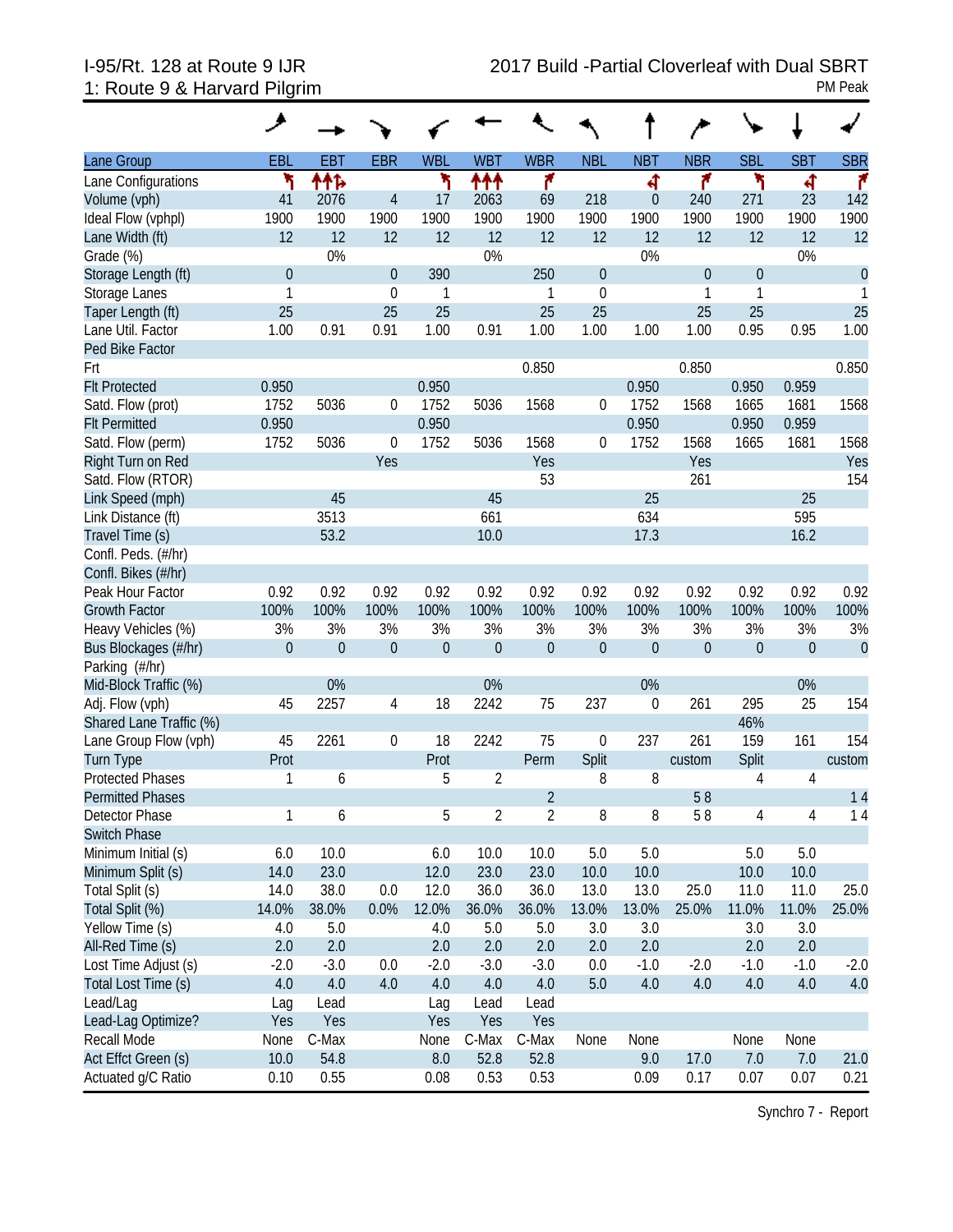| Lane Group                     |  |
|--------------------------------|--|
| Lane Configurations            |  |
| Volume (vph)                   |  |
| Ideal Flow (vphpl)             |  |
| Lane Width (ft)                |  |
| Grade (%)                      |  |
| Storage Length (ft)            |  |
| Storage Lanes                  |  |
| Taper Length (ft)              |  |
| Lane Util. Factor              |  |
| Ped Bike Factor                |  |
|                                |  |
| Frt                            |  |
| <b>FIt Protected</b>           |  |
| Satd. Flow (prot)              |  |
| <b>Flt Permitted</b>           |  |
| Satd. Flow (perm)              |  |
| Right Turn on Red              |  |
| Satd. Flow (RTOR)              |  |
| Link Speed (mph)               |  |
| Link Distance (ft)             |  |
| Travel Time (s)                |  |
| Confl. Peds. (#/hr)            |  |
| Confl. Bikes (#/hr)            |  |
| Peak Hour Factor               |  |
| <b>Growth Factor</b>           |  |
| Heavy Vehicles (%)             |  |
| Bus Blockages (#/hr)           |  |
| Parking (#/hr)                 |  |
| Mid-Block Traffic (%)          |  |
| Adj. Flow (vph)                |  |
| Shared Lane Traffic (%)        |  |
| Lane Group Flow (vph)          |  |
| Turn Type                      |  |
| 9<br><b>Protected Phases</b>   |  |
| <b>Permitted Phases</b>        |  |
| <b>Detector Phase</b>          |  |
| <b>Switch Phase</b>            |  |
| $4.0\,$<br>Minimum Initial (s) |  |
| Minimum Split (s)<br>26.0      |  |
| Total Split (s)<br>26.0        |  |
| Total Split (%)<br>26%         |  |
| Yellow Time (s)<br>10.0        |  |
| All-Red Time (s)<br>0.0        |  |
| Lost Time Adjust (s)           |  |
| Total Lost Time (s)            |  |
| Lead/Lag                       |  |
| Lead-Lag Optimize?             |  |
| Recall Mode<br>None            |  |
|                                |  |
| Act Effct Green (s)            |  |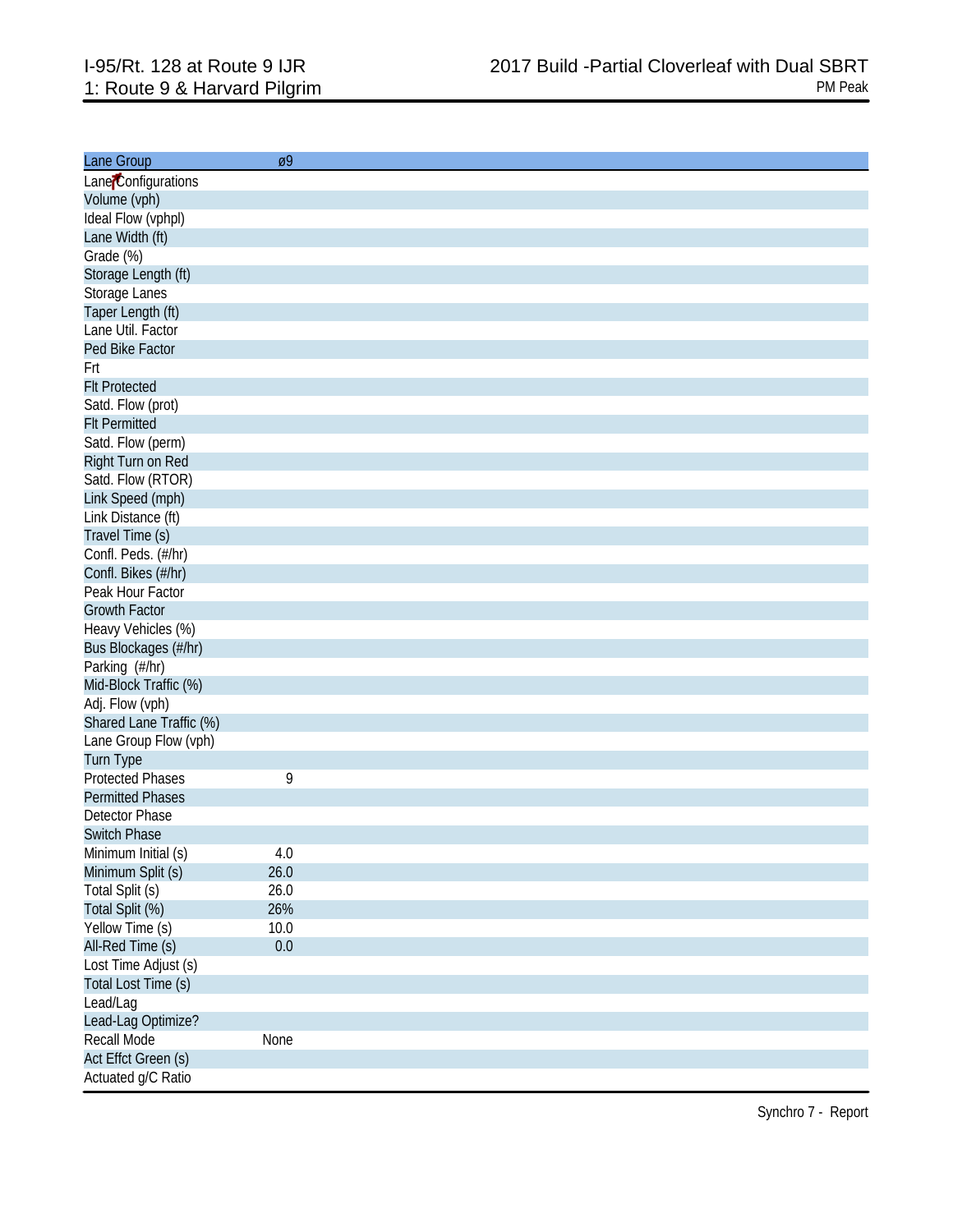# 1: Route 9 & Harvard Pilgrim PM Peak

|                                                                                          | و            |                  |            |                |                     |                        |            |                  |                  |                  |                |                |
|------------------------------------------------------------------------------------------|--------------|------------------|------------|----------------|---------------------|------------------------|------------|------------------|------------------|------------------|----------------|----------------|
| Lane Group                                                                               | EBL          | <b>EBT</b>       | <b>EBR</b> | <b>WBL</b>     | <b>WBT</b>          | <b>WBR</b>             | <b>NBL</b> | <b>NBT</b>       | <b>NBR</b>       | <b>SBL</b>       | <b>SBT</b>     | <b>SBR</b>     |
| v/c Ratio                                                                                | 0.26         | 0.82             |            | 0.13           | 0.84                | 0.09                   |            | 1.50             | 0.54             | 1.36             | 1.36           | 0.34           |
| <b>Control Delay</b>                                                                     | 45.7         | 23.6             |            | 26.4           | 18.3                | 6.1                    |            | 288.9            | 7.8              | 244.4            | 246.1          | 7.8            |
| Queue Delay                                                                              | 0.0          | 0.0              |            | 0.0            | 0.0                 | 0.0                    |            | 0.0              | 0.0              | 0.0              | 0.0            | 0.0            |
| <b>Total Delay</b>                                                                       | 45.7         | 23.6             |            | 26.4           | 18.3                | 6.1                    |            | 288.9            | 7.8              | 244.4            | 246.1          | 7.8            |
| <b>LOS</b>                                                                               | D            | $\mathsf{C}$     |            | $\mathcal{C}$  | B                   | $\overline{A}$         |            | F                | $\overline{A}$   | F                | F              | $\overline{A}$ |
| Approach Delay                                                                           |              | 24.0             |            |                | 17.9                |                        |            | 141.6            |                  |                  | 168.1          |                |
| Approach LOS                                                                             |              | $\mathcal{C}$    |            |                | B                   |                        |            | F                |                  |                  | F              |                |
| Queue Length 50th (ft)                                                                   | 27           | 355              |            | 10             | 140                 | 1                      |            | $-211$           | $\theta$         | ~141             | ~143           | $\mathbf 0$    |
| Queue Length 95th (ft)                                                                   | 62           | #782             |            | m17            | #784                | m13                    |            | #362             | 55               | #275             | #277           | 51             |
| Internal Link Dist (ft)                                                                  |              | 3433             |            |                | 581                 |                        |            | 554              |                  |                  | 515            |                |
| Turn Bay Length (ft)                                                                     |              |                  |            | 390            |                     | 250                    |            |                  |                  |                  |                |                |
| Base Capacity (vph)                                                                      | 175          | 2760             |            | 140            | 2659                | 853                    |            | 158              | 483              | 117              | 118            | 451            |
| <b>Starvation Cap Reductn</b>                                                            | $\theta$     | $\boldsymbol{0}$ |            | $\theta$       | $\overline{0}$      | $\mathbf 0$            |            | $\overline{0}$   | $\theta$         | $\boldsymbol{0}$ | $\mathbf{0}$   | $\mathbf{0}$   |
| Spillback Cap Reductn                                                                    | $\theta$     | $\mathbf 0$      |            | $\mathbf 0$    | $\theta$            | $\mathbf 0$            |            | $\boldsymbol{0}$ | $\boldsymbol{0}$ | $\mathbf 0$      | 0              | $\Omega$       |
| Storage Cap Reductn                                                                      | $\mathbf{0}$ | $\overline{0}$   |            | $\overline{0}$ | $\overline{0}$      | $\overline{0}$         |            | $\overline{0}$   | $\theta$         | $\overline{0}$   | $\overline{0}$ | $\overline{0}$ |
| Reduced v/c Ratio                                                                        | 0.26         | 0.82             |            | 0.13           | 0.84                | 0.09                   |            | 1.50             | 0.54             | 1.36             | 1.36           | 0.34           |
| <b>Intersection Summary</b>                                                              |              |                  |            |                |                     |                        |            |                  |                  |                  |                |                |
| Area Type:                                                                               | Other        |                  |            |                |                     |                        |            |                  |                  |                  |                |                |
| Cycle Length: 100                                                                        |              |                  |            |                |                     |                        |            |                  |                  |                  |                |                |
| Actuated Cycle Length: 100                                                               |              |                  |            |                |                     |                        |            |                  |                  |                  |                |                |
| Offset: 0 (0%), Referenced to phase 2:WBT and 6:EBT, Start of Green, Master Intersection |              |                  |            |                |                     |                        |            |                  |                  |                  |                |                |
| Natural Cycle: 95                                                                        |              |                  |            |                |                     |                        |            |                  |                  |                  |                |                |
| Control Type: Actuated-Coordinated                                                       |              |                  |            |                |                     |                        |            |                  |                  |                  |                |                |
| Maximum v/c Ratio: 1.50                                                                  |              |                  |            |                |                     |                        |            |                  |                  |                  |                |                |
| Intersection Signal Delay: 44.1                                                          |              |                  |            |                | Intersection LOS: D |                        |            |                  |                  |                  |                |                |
| Intersection Capacity Utilization 75.2%                                                  |              |                  |            |                |                     | ICU Level of Service D |            |                  |                  |                  |                |                |
| Analysis Period (min) 15                                                                 |              |                  |            |                |                     |                        |            |                  |                  |                  |                |                |
| Volume exceeds capacity, queue is theoretically infinite.                                |              |                  |            |                |                     |                        |            |                  |                  |                  |                |                |
| Queue shown is maximum after two cycles.                                                 |              |                  |            |                |                     |                        |            |                  |                  |                  |                |                |
| 95th percentile volume exceeds capacity, queue may be longer.<br>#                       |              |                  |            |                |                     |                        |            |                  |                  |                  |                |                |
| Queue shown is maximum after two cycles.                                                 |              |                  |            |                |                     |                        |            |                  |                  |                  |                |                |

m Volume for 95th percentile queue is metered by upstream signal.

### Splits and Phases: 1: Route 9 & Harvard Pilgrim

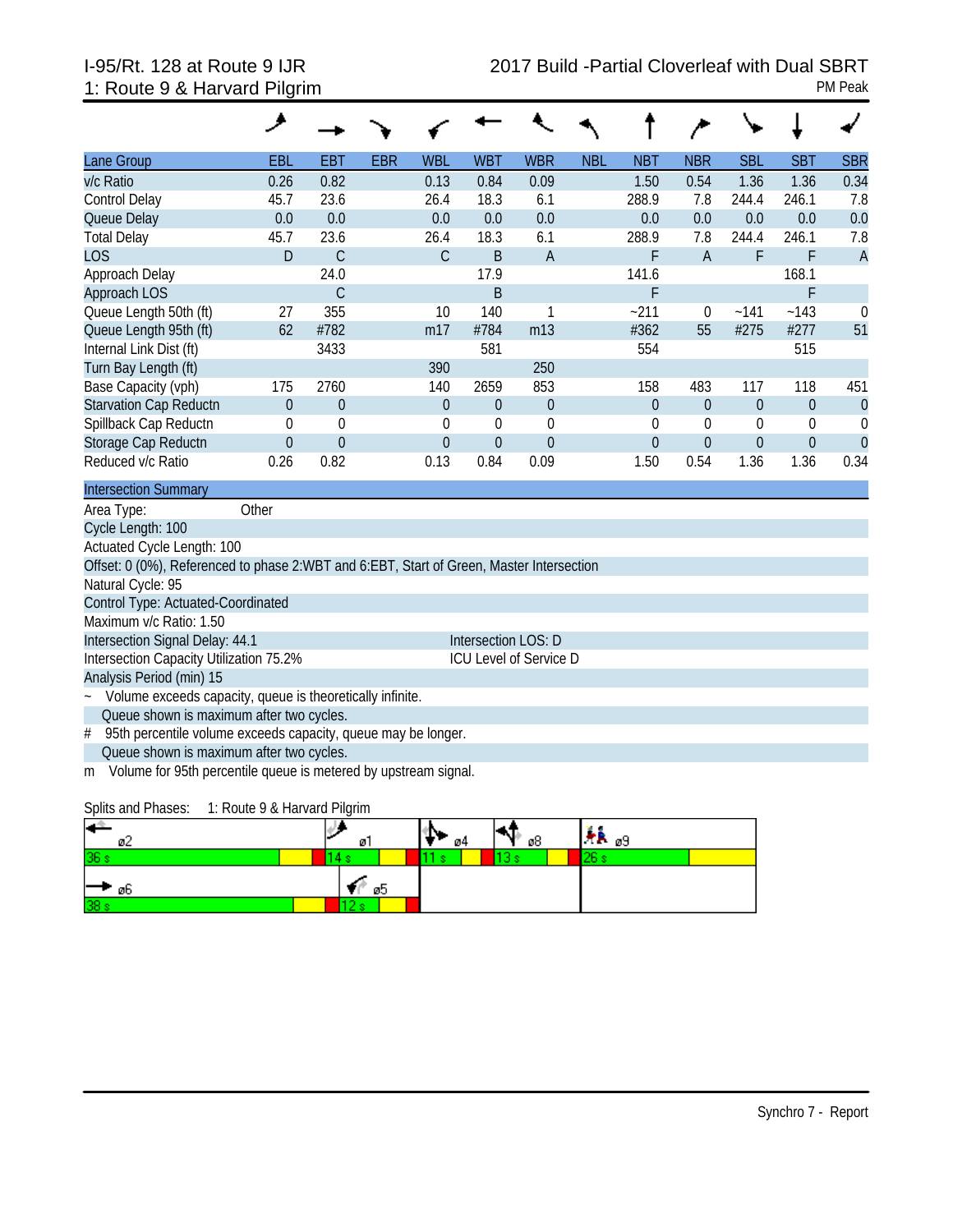| Lane Group                    | Ø9 |
|-------------------------------|----|
| v/c Ratio                     |    |
| Control Delay                 |    |
| Queue Delay                   |    |
| <b>Total Delay</b>            |    |
| <b>LOS</b>                    |    |
| Approach Delay                |    |
| Approach LOS                  |    |
| Queue Length 50th (ft)        |    |
| Queue Length 95th (ft)        |    |
| Internal Link Dist (ft)       |    |
| Turn Bay Length (ft)          |    |
| Base Capacity (vph)           |    |
| <b>Starvation Cap Reductn</b> |    |
| Spillback Cap Reductn         |    |
| Storage Cap Reductn           |    |
| Reduced v/c Ratio             |    |
| <b>Intersection Summary</b>   |    |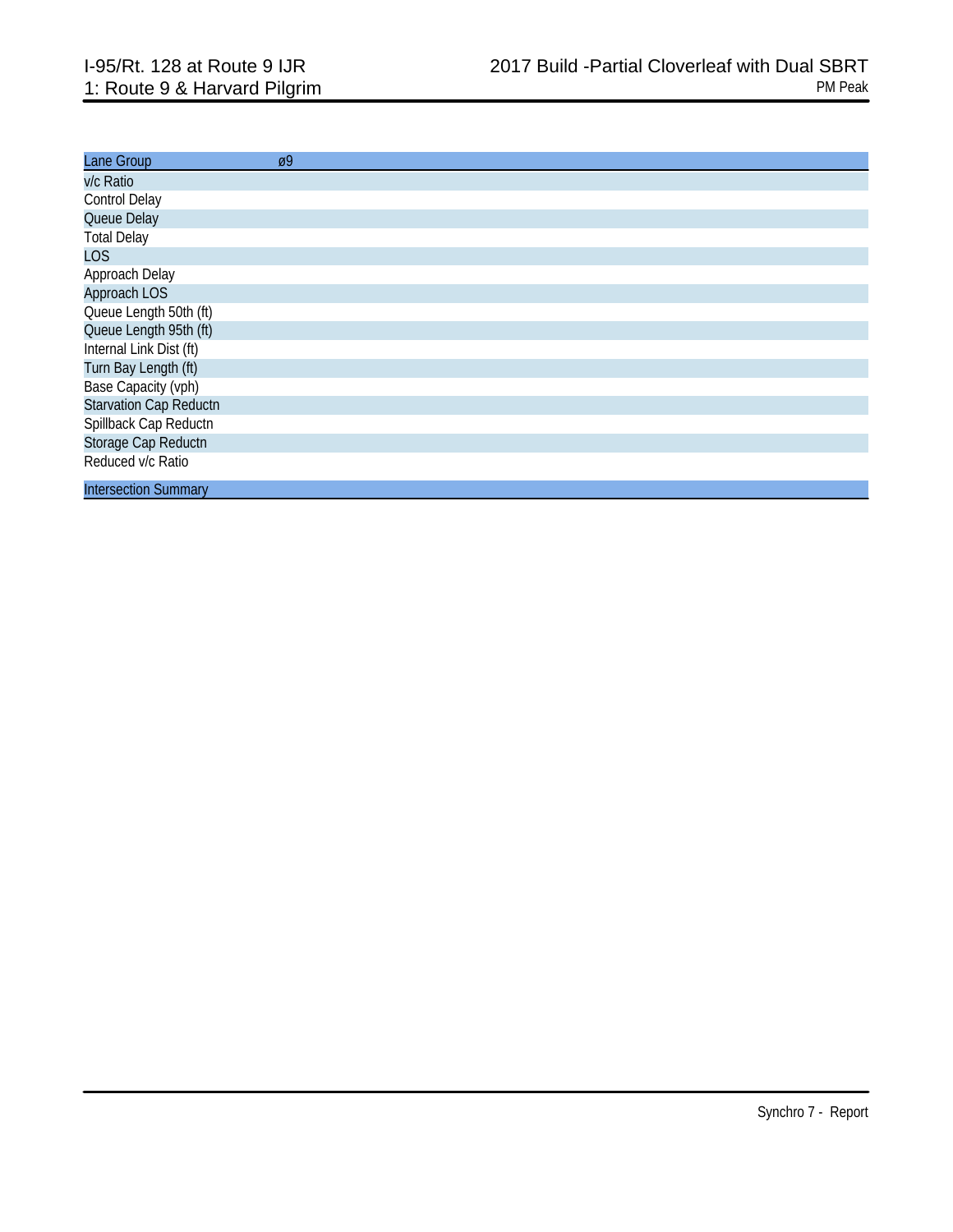# 8: Route 9 & I-95 SB ramps PM Peak

| Lane Group              | EBL              | <b>EBT</b>       | <b>EBR</b>     | <b>WBL</b>       | <b>WBT</b>       | <b>WBR</b>       | <b>NBL</b>       | <b>NBT</b>       | <b>NBR</b>       | <b>SBL</b>       | <b>SBT</b>       | <b>SBR</b>     |
|-------------------------|------------------|------------------|----------------|------------------|------------------|------------------|------------------|------------------|------------------|------------------|------------------|----------------|
| Lane Configurations     |                  | ↟↟               | ۴              | ካኘ               | ተተተ              |                  |                  |                  |                  |                  |                  | M              |
| Volume (vph)            | $\theta$         | 1672             | 915            | 590              | 1856             | $\mathbf{0}$     | $\boldsymbol{0}$ | $\mathbf 0$      | $\theta$         | $\overline{0}$   | $\mathbf 0$      | 293            |
| Ideal Flow (vphpl)      | 1900             | 1900             | 1900           | 1900             | 1900             | 1900             | 1900             | 1900             | 1900             | 1900             | 1900             | 1900           |
| Lane Width (ft)         | 12               | 12               | 12             | 12               | 12               | 12               | 12               | 12               | 12               | 12               | 12               | 12             |
| Grade (%)               |                  | 0%               |                |                  | 0%               |                  |                  | 0%               |                  |                  | 0%               |                |
| Storage Length (ft)     | $\theta$         |                  | $\Omega$       | $\theta$         |                  | $\mathbf{0}$     | $\mathbf 0$      |                  | $\theta$         | $\boldsymbol{0}$ |                  | $\theta$       |
| Storage Lanes           | $\mathbf{0}$     |                  | 1              | $\overline{2}$   |                  | $\mathbf 0$      | $\mathbf 0$      |                  | $\mathbf{0}$     | $\mathbf 0$      |                  | $\overline{2}$ |
| Taper Length (ft)       | 25               |                  | 25             | 100              |                  | 25               | 25               |                  | 25               | 100              |                  | 100            |
| Lane Util. Factor       | 1.00             | 0.95             | 1.00           | 0.97             | 0.91             | 1.00             | 1.00             | 1.00             | 1.00             | 1.00             | 1.00             | 0.88           |
| Ped Bike Factor         |                  |                  |                |                  |                  |                  |                  |                  |                  |                  |                  |                |
| Frt                     |                  |                  | 0.850          |                  |                  |                  |                  |                  |                  |                  |                  | 0.850          |
| <b>Flt Protected</b>    |                  |                  |                | 0.950            |                  |                  |                  |                  |                  |                  |                  |                |
| Satd. Flow (prot)       | $\mathbf 0$      | 3505             | 1568           | 3400             | 5036             | $\mathbf 0$      | $\boldsymbol{0}$ | $\boldsymbol{0}$ | $\mathbf 0$      | 0                | $\boldsymbol{0}$ | 2760           |
| <b>Flt Permitted</b>    |                  |                  |                | 0.950            |                  |                  |                  |                  |                  |                  |                  |                |
| Satd. Flow (perm)       | 0                | 3505             | 1568           | 3400             | 5036             | $\mathbf 0$      | $\boldsymbol{0}$ | $\boldsymbol{0}$ | $\mathbf 0$      | 0                | 0                | 2760           |
| Right Turn on Red       |                  |                  | Yes            |                  |                  | Yes              |                  |                  | Yes              |                  |                  | Yes            |
| Satd. Flow (RTOR)       |                  |                  | 412            |                  |                  |                  |                  |                  |                  |                  |                  | 43             |
| Link Speed (mph)        |                  | 45               |                |                  | 45               |                  |                  | 35               |                  |                  | 35               |                |
| Link Distance (ft)      |                  | 661              |                |                  | 249              |                  |                  | 485              |                  |                  | 598              |                |
| Travel Time (s)         |                  | 10.0             |                |                  | 3.8              |                  |                  | 9.4              |                  |                  | 11.6             |                |
| Confl. Peds. (#/hr)     |                  |                  |                |                  |                  |                  |                  |                  |                  |                  |                  |                |
| Confl. Bikes (#/hr)     |                  |                  |                |                  |                  |                  |                  |                  |                  |                  |                  |                |
| Peak Hour Factor        | 0.92             | 0.92             | 0.92           | 0.92             | 0.92             | 0.92             | 0.92             | 0.92             | 0.92             | 0.92             | 0.92             | 0.92           |
| <b>Growth Factor</b>    | 100%             | 100%             | 100%           | 100%             | 100%             | 100%             | 100%             | 100%             | 100%             | 100%             | 100%             | 100%           |
| Heavy Vehicles (%)      | 3%               | 3%               | 3%             | 3%               | 3%               | 3%               | 3%               | 3%               | 3%               | 3%               | 3%               | 3%             |
| Bus Blockages (#/hr)    | $\boldsymbol{0}$ | $\boldsymbol{0}$ | $\overline{0}$ | $\boldsymbol{0}$ | $\boldsymbol{0}$ | $\mathbf{0}$     | $\boldsymbol{0}$ | $\boldsymbol{0}$ | $\boldsymbol{0}$ | $\mathbf 0$      | $\mathbf 0$      | $\theta$       |
| Parking (#/hr)          |                  |                  |                |                  |                  |                  |                  |                  |                  |                  |                  |                |
| Mid-Block Traffic (%)   |                  | 0%               |                |                  | 0%               |                  |                  | 0%               |                  |                  | 0%               |                |
| Adj. Flow (vph)         | $\mathbf 0$      | 1817             | 995            | 641              | 2017             | $\mathbf 0$      | $\boldsymbol{0}$ | $\boldsymbol{0}$ | $\mathbf 0$      | $\boldsymbol{0}$ | 0                | 318            |
| Shared Lane Traffic (%) |                  |                  |                |                  |                  |                  |                  |                  |                  |                  |                  |                |
| Lane Group Flow (vph)   | 0                | 1817             | 995            | 641              | 2017             | $\boldsymbol{0}$ | $\boldsymbol{0}$ | $\boldsymbol{0}$ | $\mathbf 0$      | 0                | $\boldsymbol{0}$ | 318            |
| <b>Turn Type</b>        |                  |                  | Free           | Prot             |                  |                  |                  |                  |                  |                  |                  | custom         |
| <b>Protected Phases</b> |                  | 68               |                | 5                | $\overline{2}$   |                  |                  |                  |                  |                  |                  |                |
| <b>Permitted Phases</b> |                  |                  | Free           |                  |                  |                  |                  |                  |                  |                  |                  | $\overline{4}$ |
| Detector Phase          |                  | 68               |                | 5                | $\overline{2}$   |                  |                  |                  |                  |                  |                  | 4              |
| <b>Switch Phase</b>     |                  |                  |                |                  |                  |                  |                  |                  |                  |                  |                  |                |
| Minimum Initial (s)     |                  |                  |                | 4.0              | 4.0              |                  |                  |                  |                  |                  |                  | 4.0            |
| Minimum Split (s)       |                  |                  |                | 22.0             | 22.0             |                  |                  |                  |                  |                  |                  | 22.0           |
| Total Split (s)         | 0.0              | 69.0             | $0.0\,$        | 31.0             | 78.0             | 0.0              | 0.0              | 0.0              | $0.0\,$          | 0.0              | 0.0              | 22.0           |
| Total Split (%)         | 0.0%             | 69.0%            | 0.0%           | 31.0%            | 78.0%            | 0.0%             | 0.0%             | 0.0%             | 0.0%             | 0.0%             | 0.0%             | 22.0%          |
| Yellow Time (s)         |                  |                  |                | 4.0              | 4.0              |                  |                  |                  |                  |                  |                  | 4.0            |
| All-Red Time (s)        |                  |                  |                | 2.0              | 2.0              |                  |                  |                  |                  |                  |                  | 2.0            |
| Lost Time Adjust (s)    | 0.0              | 0.0              | 0.0            | 0.0              | 0.0              | 0.0              | 0.0              | 0.0              | $0.0\,$          | 0.0              | 0.0              | 0.0            |
| Total Lost Time (s)     | 4.0              | $6.0\,$          | 4.0            | 6.0              | 6.0              | 4.0              | 4.0              | 4.0              | 4.0              | 4.0              | 4.0              | 6.0            |
| Lead/Lag                |                  |                  |                | Lag              |                  |                  |                  |                  |                  |                  |                  |                |
| Lead-Lag Optimize?      |                  |                  |                | Yes              |                  |                  |                  |                  |                  |                  |                  |                |
| Recall Mode             |                  |                  |                | None             | C-Max            |                  |                  |                  |                  |                  |                  | None           |
| Act Effct Green (s)     |                  | 63.0             | 100.0          | 25.0             | 72.0             |                  |                  |                  |                  |                  |                  | 16.0           |
| Actuated g/C Ratio      |                  | 0.63             | 1.00           | 0.25             | 0.72             |                  |                  |                  |                  |                  |                  | 0.16           |
|                         |                  |                  |                |                  |                  |                  |                  |                  |                  |                  |                  |                |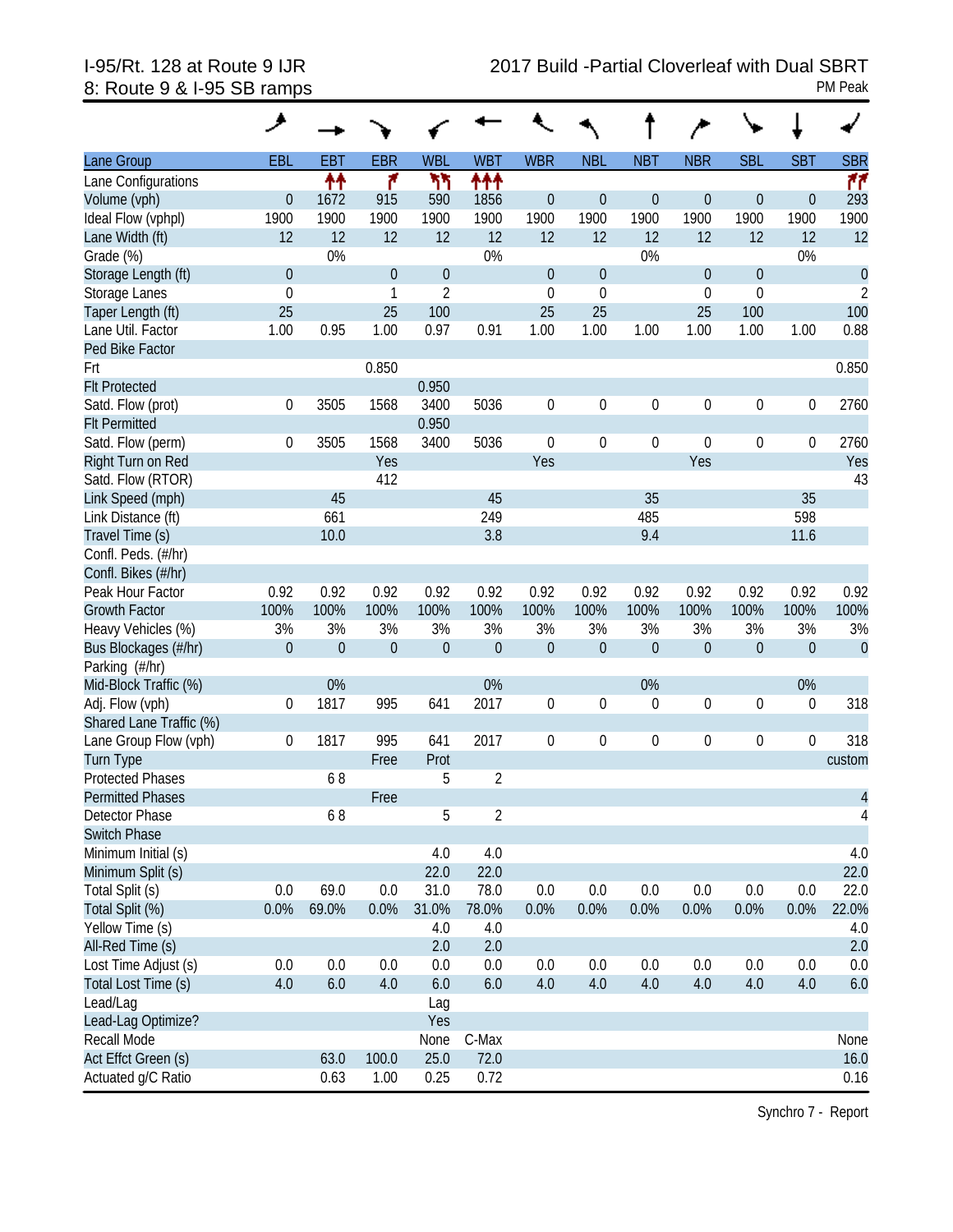| Lane Group              | Ø6    | Ø8      |
|-------------------------|-------|---------|
|                         |       |         |
| Lare Configurations     |       |         |
| Volume (vph)            |       |         |
| Ideal Flow (vphpl)      |       |         |
| Lane Width (ft)         |       |         |
| Grade (%)               |       |         |
| Storage Length (ft)     |       |         |
| Storage Lanes           |       |         |
| Taper Length (ft)       |       |         |
| Lane Util. Factor       |       |         |
| Ped Bike Factor         |       |         |
| Frt                     |       |         |
| <b>FIt Protected</b>    |       |         |
| Satd. Flow (prot)       |       |         |
| <b>Flt Permitted</b>    |       |         |
| Satd. Flow (perm)       |       |         |
| Right Turn on Red       |       |         |
| Satd. Flow (RTOR)       |       |         |
| Link Speed (mph)        |       |         |
| Link Distance (ft)      |       |         |
| Travel Time (s)         |       |         |
| Confl. Peds. (#/hr)     |       |         |
| Confl. Bikes (#/hr)     |       |         |
|                         |       |         |
| Peak Hour Factor        |       |         |
| <b>Growth Factor</b>    |       |         |
| Heavy Vehicles (%)      |       |         |
| Bus Blockages (#/hr)    |       |         |
| Parking (#/hr)          |       |         |
| Mid-Block Traffic (%)   |       |         |
| Adj. Flow (vph)         |       |         |
| Shared Lane Traffic (%) |       |         |
| Lane Group Flow (vph)   |       |         |
| Turn Type               |       |         |
| <b>Protected Phases</b> | 6     | 8       |
| <b>Permitted Phases</b> |       |         |
| <b>Detector Phase</b>   |       |         |
| <b>Switch Phase</b>     |       |         |
| Minimum Initial (s)     | 4.0   | 4.0     |
| Minimum Split (s)       | 22.0  | 22.0    |
| Total Split (s)         | 47.0  | 22.0    |
| Total Split (%)         | 47%   | 22%     |
| Yellow Time (s)         | 4.0   | 4.0     |
| All-Red Time (s)        | 2.0   | $2.0\,$ |
| Lost Time Adjust (s)    |       |         |
|                         |       |         |
| Total Lost Time (s)     |       |         |
| Lead/Lag                | Lead  |         |
| Lead-Lag Optimize?      | Yes   |         |
| Recall Mode             | C-Max | None    |
| Act Effct Green (s)     |       |         |
| Actuated g/C Ratio      |       |         |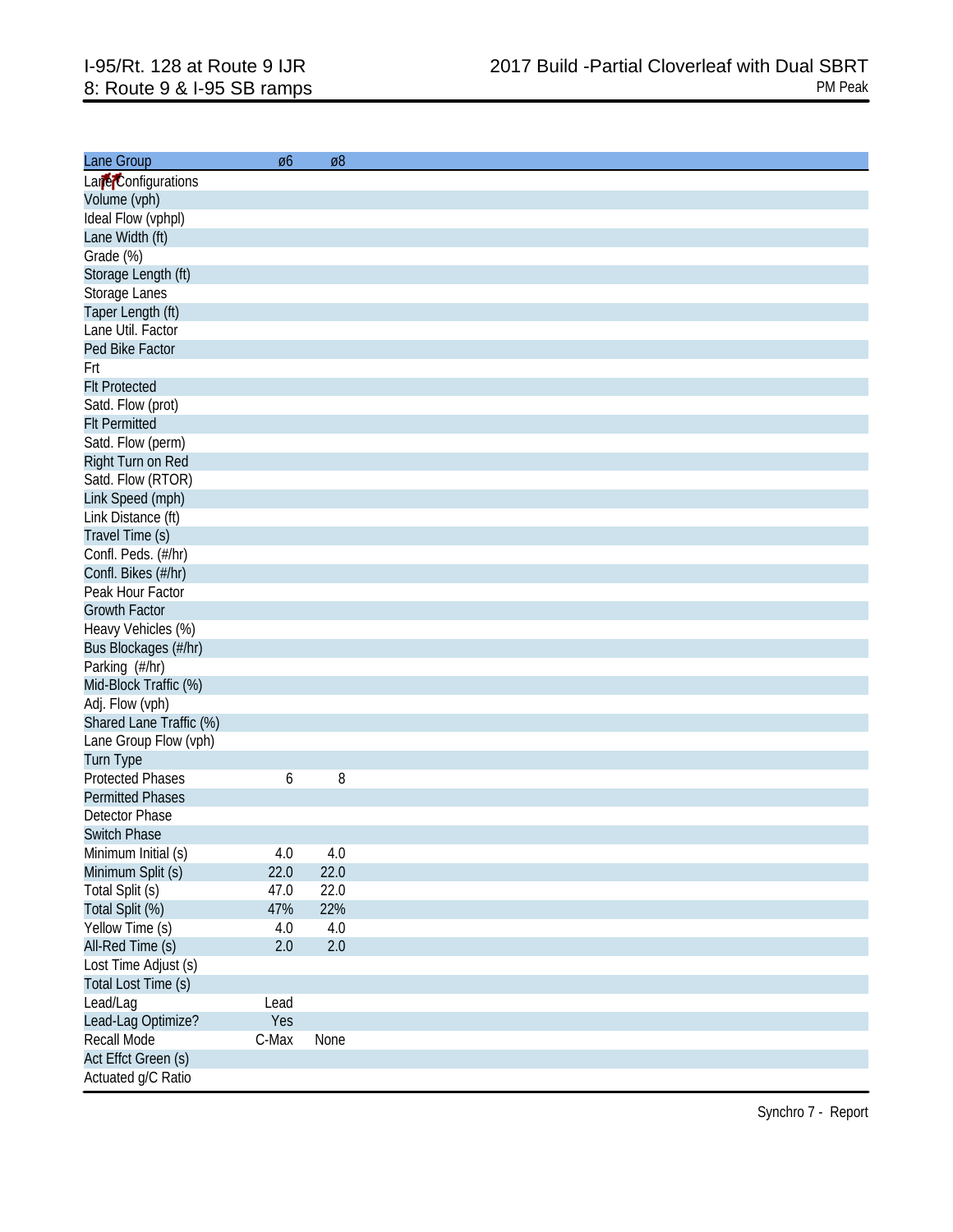| Lane Group                                                            | <b>EBL</b> | <b>EBT</b>  | <b>EBR</b>     | <b>WBL</b>   | <b>WBT</b>                    | <b>WBR</b> | <b>NBL</b> | <b>NBT</b> | <b>NBR</b> | <b>SBL</b> | <b>SBT</b> | <b>SBR</b>     |
|-----------------------------------------------------------------------|------------|-------------|----------------|--------------|-------------------------------|------------|------------|------------|------------|------------|------------|----------------|
| v/c Ratio                                                             |            | 0.82        | 0.63           | 0.75         | 0.56                          |            |            |            |            |            |            | 0.67           |
| <b>Control Delay</b>                                                  |            | 12.9        | 6.5            | 51.7         | 13.0                          |            |            |            |            |            |            | 41.6           |
| Queue Delay                                                           |            | 0.0         | 0.0            | 0.0          | 0.0                           |            |            |            |            |            |            | 0.0            |
| <b>Total Delay</b>                                                    |            | 12.9        | 6.5            | 51.7         | 13.0                          |            |            |            |            |            |            | 41.6           |
| <b>LOS</b>                                                            |            | B           | $\overline{A}$ | D            | B                             |            |            |            |            |            |            | D              |
| Approach Delay                                                        |            | 10.6        |                |              | 22.4                          |            |            |            |            |            |            |                |
| Approach LOS                                                          |            | B           |                |              | $\mathsf{C}$                  |            |            |            |            |            |            |                |
| Queue Length 50th (ft)                                                |            | 148         | 280            | 221          | 412                           |            |            |            |            |            |            | 94             |
| Queue Length 95th (ft)                                                |            | m396        | m395           | m249         | m420                          |            |            |            |            |            |            | 146            |
| Internal Link Dist (ft)                                               |            | 581         |                |              | 169                           |            |            | 405        |            |            | 518        |                |
| Turn Bay Length (ft)                                                  |            |             |                |              |                               |            |            |            |            |            |            |                |
| Base Capacity (vph)                                                   |            | 2208        | 1568           | 850          | 3626                          |            |            |            |            |            |            | 478            |
| Starvation Cap Reductn                                                |            | 13          | $\theta$       | $\theta$     | $\theta$                      |            |            |            |            |            |            | $\mathbf{0}$   |
| Spillback Cap Reductn                                                 |            | $\mathbf 0$ | $\mathbf 0$    | $\theta$     | $\mathbf 0$                   |            |            |            |            |            |            | $\mathbf 0$    |
| Storage Cap Reductn                                                   |            | $\theta$    | $\Omega$       | $\mathbf{0}$ | $\Omega$                      |            |            |            |            |            |            | $\overline{0}$ |
| Reduced v/c Ratio                                                     |            | 0.83        | 0.63           | 0.75         | 0.56                          |            |            |            |            |            |            | 0.67           |
| <b>Intersection Summary</b>                                           |            |             |                |              |                               |            |            |            |            |            |            |                |
| Area Type:                                                            | Other      |             |                |              |                               |            |            |            |            |            |            |                |
| Cycle Length: 100                                                     |            |             |                |              |                               |            |            |            |            |            |            |                |
| Actuated Cycle Length: 100                                            |            |             |                |              |                               |            |            |            |            |            |            |                |
| Offset: 93 (93%), Referenced to phase 2:WBT and 6:EBT, Start of Green |            |             |                |              |                               |            |            |            |            |            |            |                |
| Natural Cycle: 70                                                     |            |             |                |              |                               |            |            |            |            |            |            |                |
| Control Type: Actuated-Coordinated                                    |            |             |                |              |                               |            |            |            |            |            |            |                |
| Maximum v/c Ratio: 0.82                                               |            |             |                |              |                               |            |            |            |            |            |            |                |
| Intersection Signal Delay: 17.7                                       |            |             |                |              | Intersection LOS: B           |            |            |            |            |            |            |                |
| Intersection Capacity Utilization 101.0%                              |            |             |                |              | <b>ICU Level of Service G</b> |            |            |            |            |            |            |                |
| Analysis Period (min) 15                                              |            |             |                |              |                               |            |            |            |            |            |            |                |

m Volume for 95th percentile queue is metered by upstream signal.

Splits and Phases: 8: Route 9 & I-95 SB ramps

| ⇤<br>øZ |    | -04  |  |
|---------|----|------|--|
| 78      |    |      |  |
| ⊢→ ‰    | Øb | ° ø8 |  |
| 47      |    |      |  |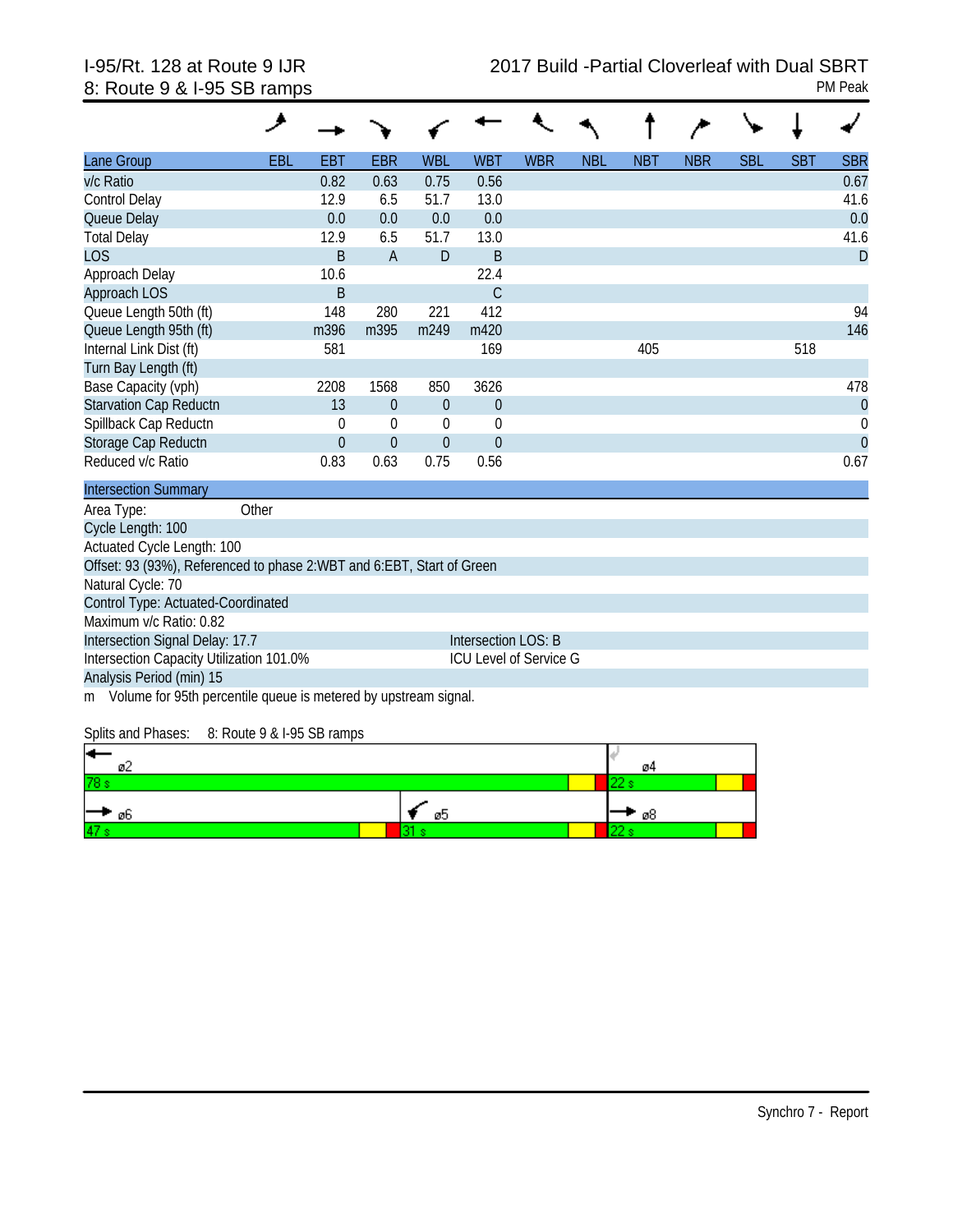| Lane Group                    | Ø6 | Ø8 |
|-------------------------------|----|----|
| v/c Ratio                     |    |    |
| <b>Control Delay</b>          |    |    |
| Queue Delay                   |    |    |
| <b>Total Delay</b>            |    |    |
| <b>LOS</b>                    |    |    |
| Approach Delay                |    |    |
| Approach LOS                  |    |    |
| Queue Length 50th (ft)        |    |    |
| Queue Length 95th (ft)        |    |    |
| Internal Link Dist (ft)       |    |    |
| Turn Bay Length (ft)          |    |    |
| Base Capacity (vph)           |    |    |
| <b>Starvation Cap Reductn</b> |    |    |
| Spillback Cap Reductn         |    |    |
| Storage Cap Reductn           |    |    |
| Reduced v/c Ratio             |    |    |
|                               |    |    |
| <b>Intersection Summary</b>   |    |    |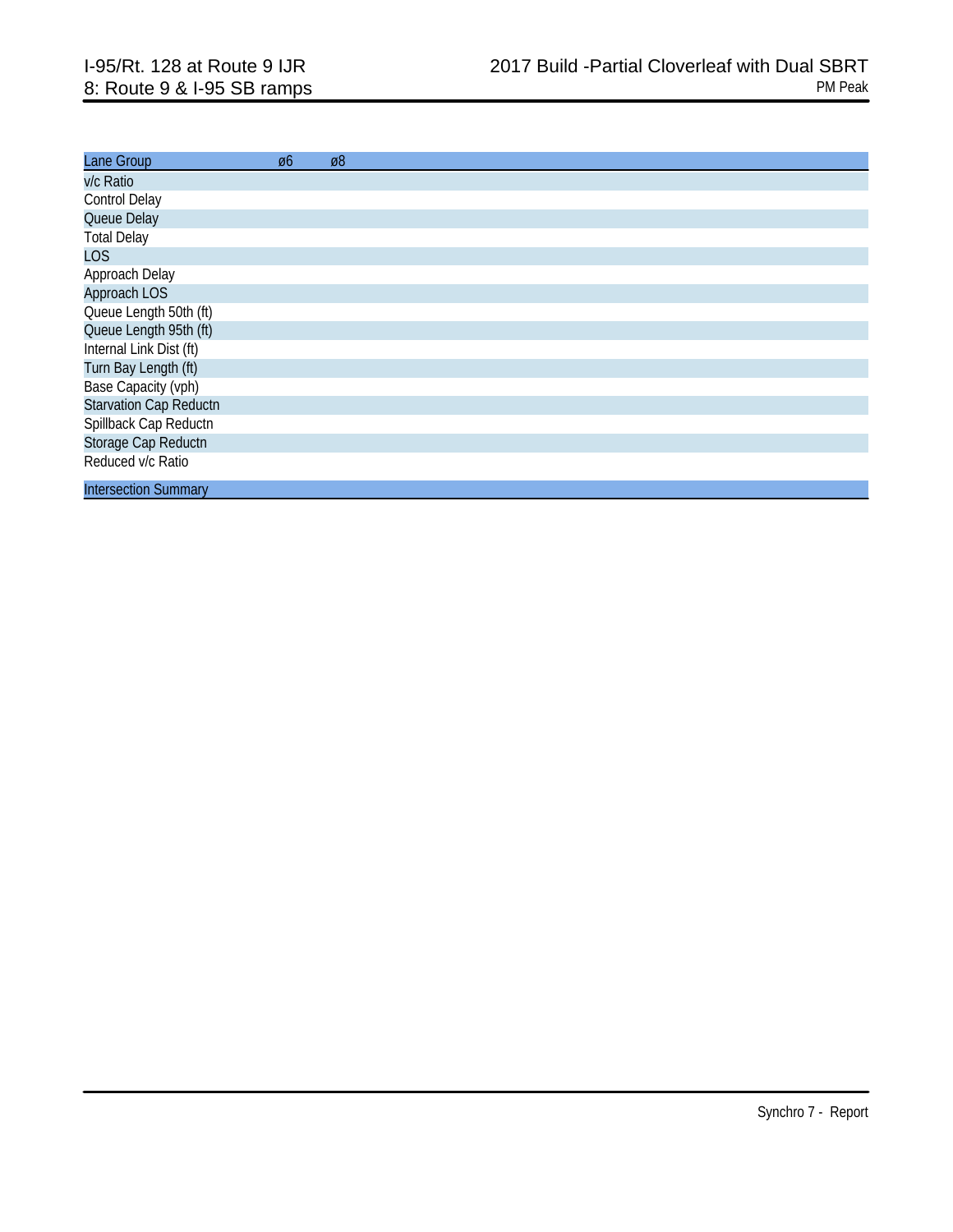| Lane Group              | EBL      | <b>EBT</b>  | <b>WBT</b>     | <b>WBR</b>       | <b>SBL</b>       | <b>SBR</b>       |
|-------------------------|----------|-------------|----------------|------------------|------------------|------------------|
| Lane Configurations     | ካነ       | ↟↟          | ተተ             |                  |                  |                  |
| Volume (vph)            | 731      | 1697        | 1761           | $\mathbf 0$      | $\theta$         | $\theta$         |
| Ideal Flow (vphpl)      | 1900     | 1900        | 1900           | 1900             | 1900             | 1900             |
|                         |          |             |                |                  |                  |                  |
| Lane Width (ft)         | 12       | 12          | 12             | 12               | 12               | 12               |
| Grade (%)               |          | $0\%$       | 0%             |                  | 0%               |                  |
| Storage Length (ft)     | 300      |             |                | $\mathbf 0$      | $\theta$         | $\theta$         |
| Storage Lanes           | 2        |             |                | $\mathbf 0$      | $\boldsymbol{0}$ | $\boldsymbol{0}$ |
| Taper Length (ft)       | 100      |             |                | 25               | 25               | 25               |
| Lane Util. Factor       | 0.97     | 0.95        | 0.95           | 1.00             | 1.00             | 1.00             |
| Ped Bike Factor         |          |             |                |                  |                  |                  |
| Frt                     |          |             |                |                  |                  |                  |
| <b>Flt Protected</b>    | 0.950    |             |                |                  |                  |                  |
| Satd. Flow (prot)       | 3400     | 3505        | 3505           | $\mathbf 0$      | $\boldsymbol{0}$ | $\mathbf 0$      |
| <b>Flt Permitted</b>    | 0.950    |             |                |                  |                  |                  |
| Satd. Flow (perm)       | 3400     | 3505        | 3505           | $\mathbf 0$      | $\boldsymbol{0}$ | $\mathbf 0$      |
| Right Turn on Red       |          |             |                | Yes              |                  | Yes              |
| Satd. Flow (RTOR)       |          |             |                |                  |                  |                  |
| Link Speed (mph)        |          | 45          | 45             |                  | 35               |                  |
| Link Distance (ft)      |          | 364         | 290            |                  | 253              |                  |
| Travel Time (s)         |          | 5.5         | 4.4            |                  | 4.9              |                  |
|                         |          |             |                |                  |                  |                  |
| Confl. Peds. (#/hr)     |          |             |                |                  |                  |                  |
| Confl. Bikes (#/hr)     |          |             |                |                  |                  |                  |
| Peak Hour Factor        | 0.92     | 0.92        | 0.92           | 0.92             | 0.92             | 0.92             |
| <b>Growth Factor</b>    | 100%     | 100%        | 100%           | 100%             | 100%             | 100%             |
| Heavy Vehicles (%)      | 3%       | 3%          | 3%             | 3%               | 3%               | 3%               |
| Bus Blockages (#/hr)    | $\theta$ | $\mathbf 0$ | $\overline{0}$ | $\mathbf 0$      | $\overline{0}$   | $\theta$         |
| Parking (#/hr)          |          |             |                |                  |                  |                  |
| Mid-Block Traffic (%)   |          | 0%          | 0%             |                  | 0%               |                  |
| Adj. Flow (vph)         | 795      | 1845        | 1914           | $\mathbf 0$      | 0                | $\boldsymbol{0}$ |
| Shared Lane Traffic (%) |          |             |                |                  |                  |                  |
| Lane Group Flow (vph)   | 795      | 1845        | 1914           | $\boldsymbol{0}$ | 0                | $\boldsymbol{0}$ |
| <b>Turn Type</b>        | Prot     |             |                |                  |                  |                  |
| <b>Protected Phases</b> | 1        | 6           | $\overline{2}$ |                  |                  |                  |
| <b>Permitted Phases</b> |          |             |                |                  |                  |                  |
| Detector Phase          | 1        | 6           | $\overline{2}$ |                  |                  |                  |
| <b>Switch Phase</b>     |          |             |                |                  |                  |                  |
| Minimum Initial (s)     | 4.0      | 4.0         | 4.0            |                  |                  |                  |
|                         |          |             |                |                  |                  |                  |
| Minimum Split (s)       | 22.0     | 22.0        | 22.0           |                  |                  |                  |
| Total Split (s)         | 44.0     | 100.0       | 56.0           | 0.0              | 0.0              | 0.0              |
| Total Split (%)         | 44.0%    | 100.0%      | 56.0%          | 0.0%             | 0.0%             | 0.0%             |
| Yellow Time (s)         | 4.0      | 4.0         | 4.0            |                  |                  |                  |
| All-Red Time (s)        | 2.0      | 2.0         | 2.0            |                  |                  |                  |
| Lost Time Adjust (s)    | 0.0      | 0.0         | 0.0            | 0.0              | 0.0              | 0.0              |
| Total Lost Time (s)     | 6.0      | 6.0         | 6.0            | 4.0              | 4.0              | 4.0              |
| Lead/Lag                | Lead     |             | Lag            |                  |                  |                  |
| Lead-Lag Optimize?      | Yes      |             | Yes            |                  |                  |                  |
| Recall Mode             | None     | C-Max       | C-Max          |                  |                  |                  |
| Act Effct Green (s)     | 29.6     | 100.0       | 58.4           |                  |                  |                  |
| Actuated g/C Ratio      | 0.30     | 1.00        | 0.58           |                  |                  |                  |
|                         |          |             |                |                  |                  |                  |